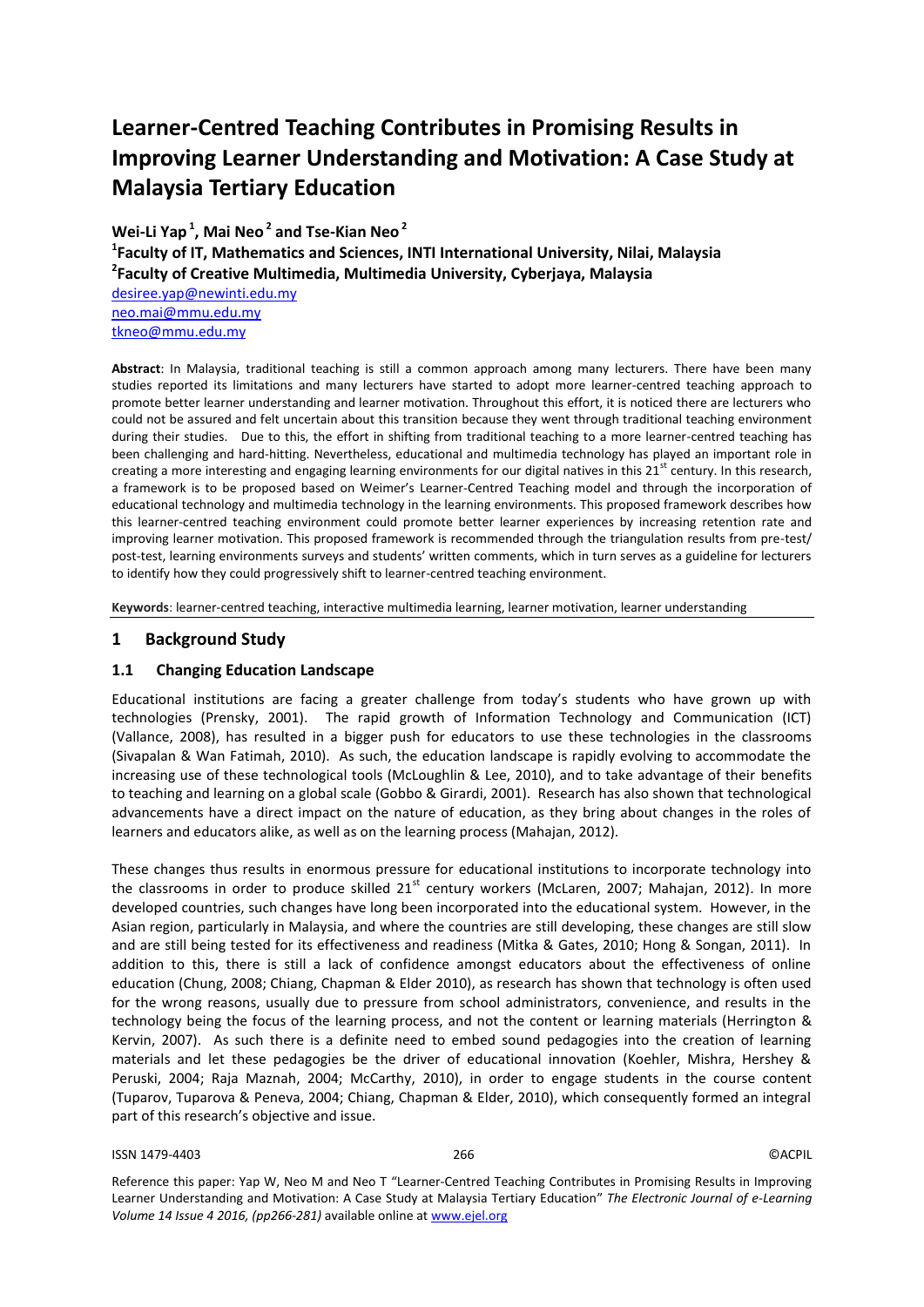## **1.2 Educational challenges in INTI International University**

INTI International University (INTI IU) is one such example facing these challenges. Currently INTI IU is making a change to incorporate learner-centred teaching into the curriculum. However, with the lack of confidence in online learning and an absence of a proper teaching framework which incorporates these changes, acceptance and adoption of such learning approaches may become misguided and ineffective. INTI IU followed this encouragement from the Ministry of Education. INTI IU, the management has been promoting e-learning in the campus. With the use of technology in education, it helps INTI IU to start implementing e-learning in course delivery. The first step was INTI IU launched its own learning management system called INTIONLINE. It is an online platform which allows lecturers to upload their lecture notes, coursework specifications, create quizzes, participate in forums for discussion, use dropbin to allow students to submit assignments online and send message or notification to students and classes.

It is not easy at the beginning to convince lecturers to move on to this e-learning because there were some challenges faced by the management, lecturers and students. The challenges are:

- Lecturers are not familiar with e-learning approach
- Lecturers do not have much experience in using Microsoft Office Suite
- There is inconsistency in the design of lecture notes
- Mistakenly thought the use of INTIONLINE achieves e-learning

## **1.3 Learner-centred Teaching**

Learner-centred education entails providing and implementing learning in many forms so that students have the flexibility and option to learn, and it is through doing tailoring programs to meet these needs that learning and motivation are enhanced. When students are allowed to have their own control on the learning materials and learning pace at the same times, the students are experiencing a change in the learning process (Hunter, 2012). Bender (2003) noted that education has gone into new paradigm and more emphasis needs to be put on student engagement. It is very obvious that when technology was introduced for teaching, students can be actually involved on the teaching part, not just on the learning process, because they can discuss the works together with the peers and they can see their peers' works online. This gives them the opportunity to experience different learning environment.

When comparing learner-centred teaching with the conventional teaching, there is one main difference between them. One is allowing the students to have the control on self-directed learning while the latter is putting the responsibility on lecturers to plan the lesson and give instructions to students. A learner-centred teaching environment always carries the following characteristics which describes effective learners as recommended by de La Harpe, Kulski and Radloff (1999): "*they have specific learning objectives, have wide range of learning strategies and know when to use those, use accessible resources in the most effective way,*  take responsibility for their own learning, have the skills of adapting to learning processes, planning, observing *and evaluating, express their feeling in an appropriate way, understand the learning process, and are aware of their strengths and weaknesses*." Weimer (2002) suggested that in order for education programs to effectively promote learning, and thus evolve into learner-centric environments, five key changes need to be incorporated into instructional practices.

- 1. The role of the teacher
- 2. The balance of power
- 3. The function of content
- 4. The responsibility for learning
- 5. The process and purpose of evaluation

## **1.4 Multimedia Learning**

There were many discussions before by other researchers about the proper usage of multimedia elements brings great positive impact towards the learning outcomes for students. Why do people use multimedia in education? It is proven that the multimedia has the relation to the learning process of an individual. It encourages more participation and attracts higher attention from the students. Low, Low and Koo (2003) posited that using multimedia in education can help shifting the education environment to different paradigm and students can enjoy the major benefits of multimedia learning. If multimedia learning environment is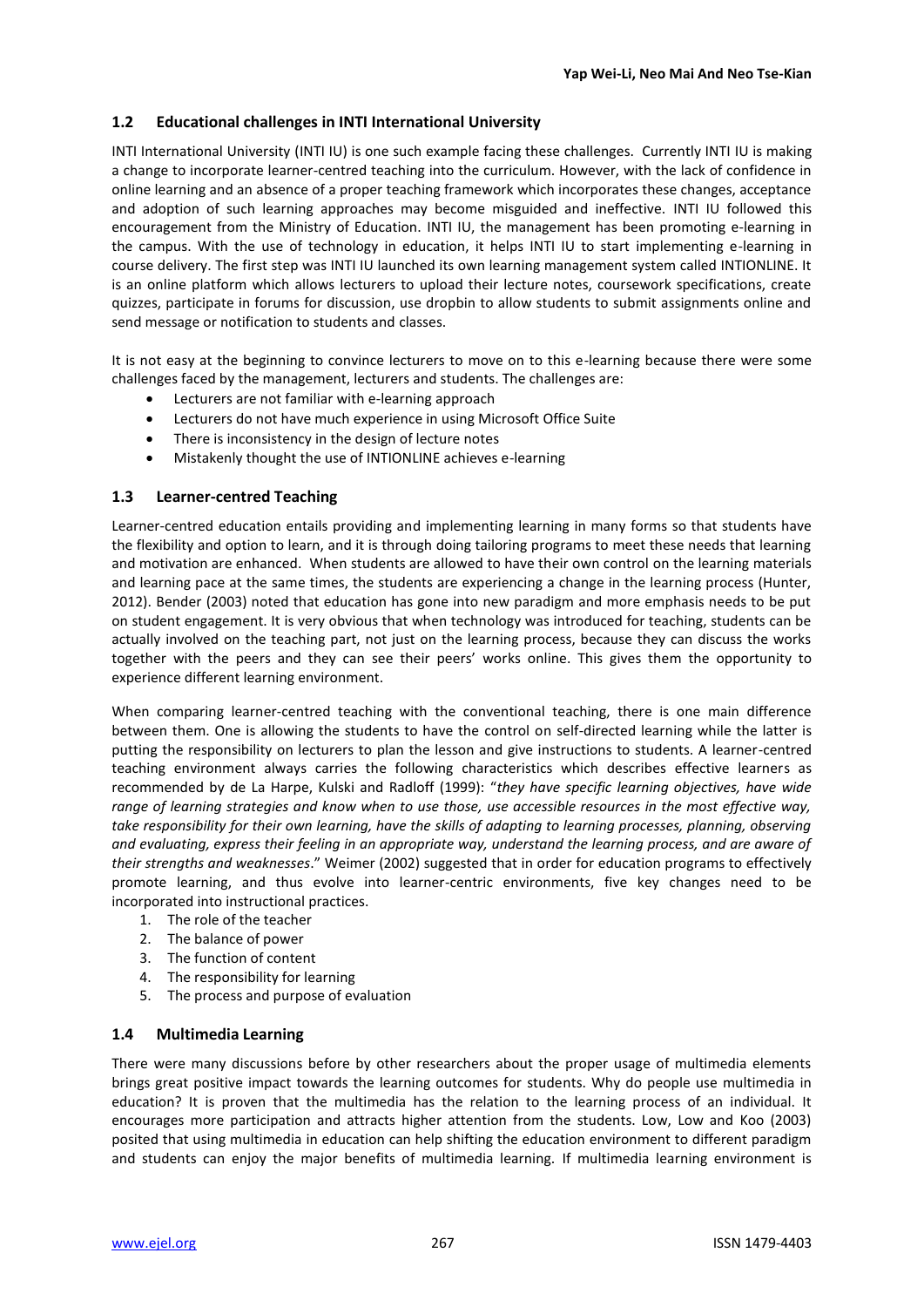introduced with certain level of student control is incorporated, better student understanding can be achieved (Nicholson & Nicholson, 2010).

With the use of multimedia learning modules in the classroom teaching, students are motivated in learning process. The learners are allowed to control when they want to study using the multimedia learning module. The design of the multimedia in the learning module promotes the feeling of ownership because the learners are given full control using the learning module (Shank, 2005; Wang, 2010). The multimedia learning module includes the hyperlinks which allow the students to navigate to other additional sources available in the Internet besides the non-linear form of the learning module. From there, students are encouraged to explore more information and form deeper understanding on the content (Wang, 2010). Gibson, Herbert, Sebastian and Mayhew (1998) posited "*By combining different media we reach a wider variety of learners creating a rich blend of sensory perceptions*" (p. 472). This is again supported by Wang (2010) where multimedia is able to help both slow and fast learners without putting pressure onto the lecturers about which teaching method to be adopted.

## **1.5 Multimedia Design Principles**

Mayer (2001) proposes seven design principles to be considered while designing a multimedia learning application to ensure the positive impact of multimedia is achieved and not to overload the students' brain processing while perceiving an application which is rich with media. With the principles implemented in learning material, it can help to provide a better learning environment and helps to improve learning (Clark & Mayer, 2008).

The following Table 1 summarizes the description for each design principle:

| <b>Design Principle</b>              | <b>Explanation</b>                                                |
|--------------------------------------|-------------------------------------------------------------------|
| Multimedia Principle                 | Students learn better from words and pictures than from words     |
|                                      | alone.                                                            |
| <b>Spatial Contiguity Principle</b>  | Students learn better when corresponding words and pictures are   |
|                                      | presented near rather than far from each other on the page or     |
|                                      | screen.                                                           |
| <b>Temporal Contiguity Principle</b> | Students learn better when corresponding words and pictures are   |
|                                      | presented simultaneously rather than successively.                |
| Coherence Principle                  | Students learn better when extraneous words, pictures and sounds  |
|                                      | are excluded rather than included.                                |
| <b>Modality Principle</b>            | Students learn better from animation and narration than from      |
|                                      | animation and on-screen text.                                     |
| <b>Redundancy Principle</b>          | Students learn better from animation and narration than from      |
|                                      | animation, narration, and on-screen text.                         |
| Individual Differences Principle     | Design effects are stronger for low-knowledge learners than for   |
|                                      | high-knowledge learners and for high-spatial learners rather than |
|                                      | for low-spatial learners.                                         |

**Table 1**: Mayer's seven design principles (Mayer, 2001)

## **2 Methodology**

This study followed the experimental research methodology where there was a need to study the "cause-andeffect" relationships among the learning environments and students' learning outcomes. Experimental research is described as "*a study which looks at the effect(s) of at least one independent variable on one or more dependent variables*" (Fraenkel, Wallen and Hyun, 2012, p. 265). The group design in the experimental research for this study was quasi-experimental design. The quasi-experimental design for this research consisted of one control group (C) and two treatment groups (X). The control group was where students were taught using face-to-face teaching approach and PowerPoint was used as the presentation slides (referred as F2F). One of the treatment groups was where lecturer conducted the lecture in face-to-face via the interactive multimedia learning module, and at the same time students were allowed to access the same copy of learning module from the computers (referred as MM). The other treatment group was to allow the students to have their own independent learning by accessing the web-based interactive multimedia learning module (referred as Web). Observation (O) through measurement was administered through pretest before and after the treatment or the conduct of the control group.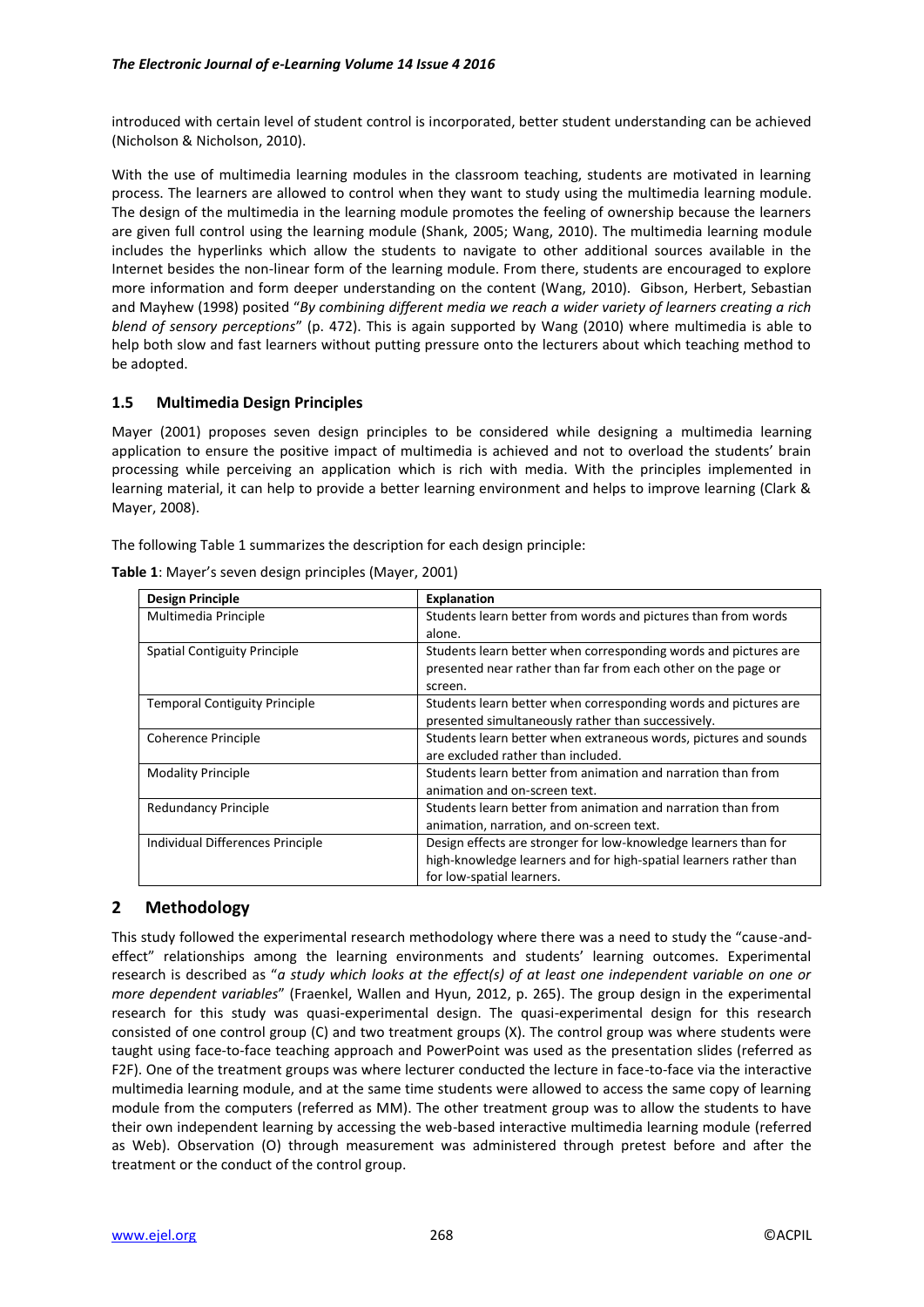This research aims to investigate students' perceptions on each learning environments: face-to-face, multimedia and web. In this research, the author was assigned to teach this subject when it was offered. This research was conducted over two years in two studies due to the offer of this subject did not occur every semester. In both studies, the way students being sampled into different learning environments were consistent. After the enrolment was settled after week 3 in the semester, students were asked to form their own groups for the purpose of their group assignments. Once the groups were formed, the author then assigned a number to each group depending where the groups sat that time in the class starting from the front row. For example, in the case of a total of 15 groups being formed in the class, group 1 to group 5 would be in the control group, group 6 to 10 would be in treatment group 1 (multimedia) and group 11 to 15 would be in treatment group 2 (web). All of the students were independent samples in each learning environments. The conduct of both Study 1 and 2 involving different learning environments is illustrated in Figure 1:

**Figure 1:** Flow of Study 1 and Study 2



## **3 Analysis and Discussion**

#### **3.1 Student Learning Outcomes**

The following Table 2 shows mean scores for the Pre-test and Post-test conducted in the three learning environments for both studies. Pre-test and Post-test consists of full marks of 20.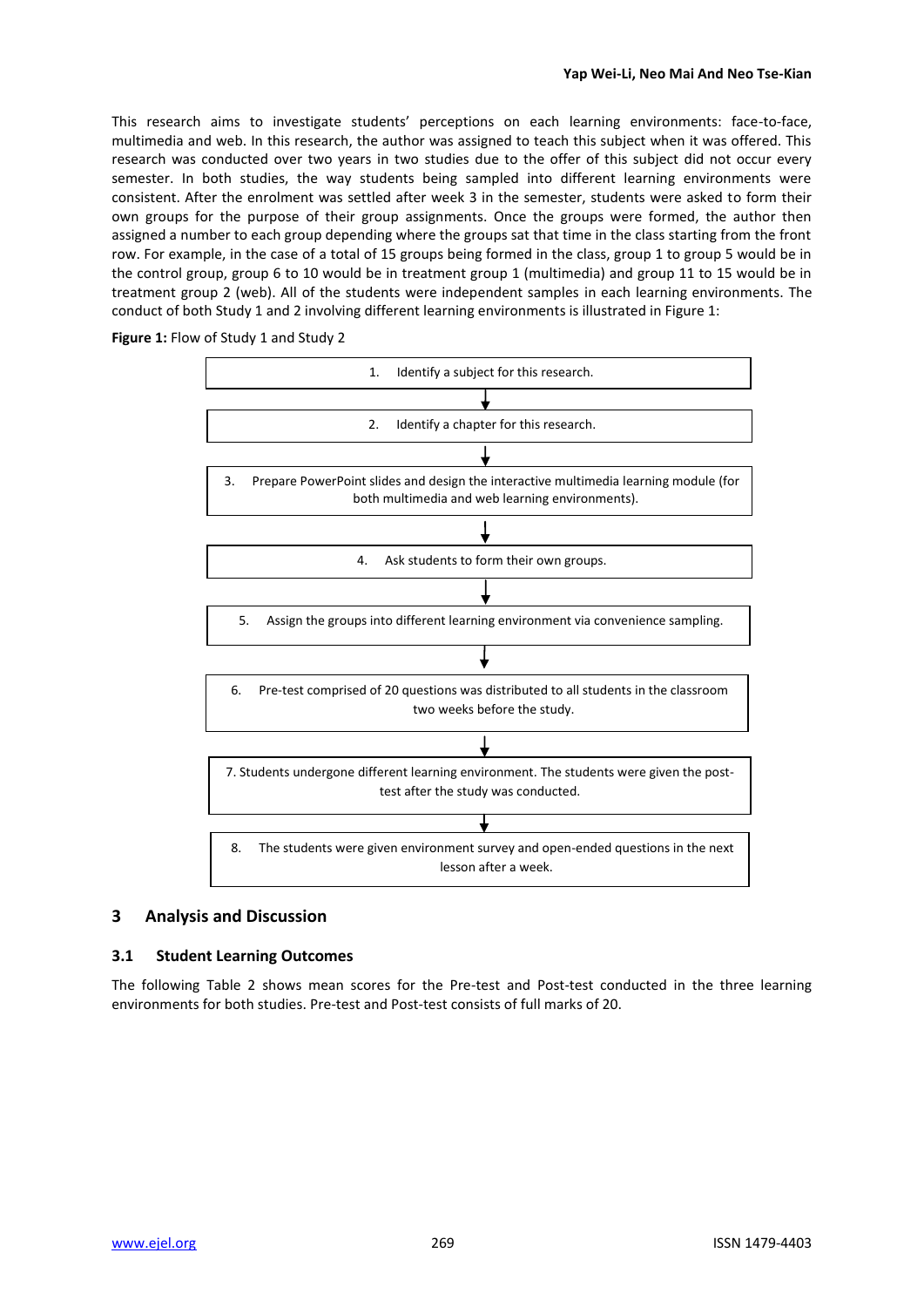|                       | N               | <b>IMean</b> | <b>STD</b> | IN             | <b>Mean</b> | <b>STD</b> |
|-----------------------|-----------------|--------------|------------|----------------|-------------|------------|
|                       | <b>STUDY 1</b>  |              |            | <b>STUDY 2</b> |             |            |
| <b>F2F: Pre-test</b>  | 14              | 7.64         | 2.061      | 13             | 6.46        | 1.984      |
| <b>F2F: Post-test</b> | 14              | 11.64        | 2.205      | 13             | 11.69       | 3.614      |
| <b>MM</b> : Pre-test  | 24              | 8.46         | 2.813      | 17             | 9.82        | 4.377      |
| <b>MM: Post-test</b>  | 24              | 11.92        | 3.006      | 17             | 14.29       | 3.331      |
| Web: Pre-test         | 30 <sup>1</sup> | 8.10         | 2.496      | 20             | 8.50        | .919       |
| <b>Web: Post-test</b> | 30 <sup>l</sup> | 12.80        | 3.253      | <b>20</b>      | 14.40       | .884       |

**Table 2** Mean Scores for Pretest and Posttest

From Table 2 above, it indicated that in these two studies, the post-test mean score of the web learning was the highest among all and Study 2 has better mean scores compared to Study 1. The Shapiro-Wilk tests have the values of .606 and .485 for Study 1 and 2 which indicated the samples were normally distributed. Table 3 indicates that the results for the differences of pretest and posttest mean scores are significant where the pvalue is less than .05 (Field 2009):

**Table 3** Paired Sample T-Test

| <b>IPaired Sample Test</b> |  |
|----------------------------|--|

| <b>Paired Sample Test</b>         |          |                           |                   |                                      |                          |           |    |                           |
|-----------------------------------|----------|---------------------------|-------------------|--------------------------------------|--------------------------|-----------|----|---------------------------|
|                                   |          | <b>Paired Differences</b> |                   |                                      |                          |           |    |                           |
|                                   |          | Std.<br>Deviatio          | <b>Std. Error</b> | 95%<br>Interval<br><b>Difference</b> | Confidence<br>οf<br>thel |           | df | Sig.<br>$(2 -$<br>tailed) |
|                                   | Mean     | n                         | Mean              | lLower                               | <b>Upper</b>             |           |    |                           |
| <b>STUDY 1</b>                    |          |                           |                   |                                      |                          |           |    |                           |
| <b>IF2F: Pre-test – Post-test</b> | $-4.000$ | 2.075                     | .555              | -5.1981                              | $-2.802$                 | $-7.211$  | 13 | .000                      |
| <b>IMM: Pre-test – Post-test</b>  | $-3.458$ | 3.538                     | .722              | $-4.952$                             | $-1.964$                 | $-4.788$  | 23 | .000                      |
| Web: Pre-test - Post-test         | $-4.700$ | 3.303                     | .603              | $-5.933$                             | $-3.467$                 | -7.795    | 29 | .000                      |
| <b>STUDY 2</b>                    |          |                           |                   |                                      |                          |           |    |                           |
| IF2F: Pre-test – Post-test        | -5.231   | 3.586                     | .995              | $-7.398$                             | $-3.064$                 | $-5.259$  | 12 | .000                      |
| <b>IMM: Pre-test – Post-test</b>  | $-4.471$ | 3.448                     | .836              | $-6.243$                             | $-2.698$                 | $-5.346$  | 16 | .000                      |
| Web: Pre-test - Post-test         | -5.900   | 1.944                     | .435              | $-6.810$                             | -4.990                   | $-13.573$ | 19 | .000                      |

## **3.2 Learning Environment Survey Results**

The survey was designed with 20 questions, 30 questions and 35 questions to get feedback from the students on the three different learning environments respectively. The survey was adapted from other similar research field, Ashkeboussi (2001), Liaw, Huang and Chen (2007), Kennedy, Petrovic & Keppell (1998), Masiello, Ramberg and Lonka (2005), and Pham (1998). The students responded on a five-point Likert type scale (1=strongly disagree, 2=disagree, 3=undecided, 4=agree, and 5=strongly agree). Each survey in each environment was different to accommodate the findings on each learning environment. There were few categories or constructs identified for the survey: motivation, understanding, content, role of teacher and web features (this category was only available for the survey used in web learning environment). The following Table 4 summarizes the mean scores for each contributing factor, Learner Understanding and Learner Motivation. (The complete set of surveys is in Appendix).

| Table 4: Mean scores for Motivation and Understanding Survey Items |
|--------------------------------------------------------------------|
|--------------------------------------------------------------------|

|                      | <b>STUDY 1</b> |            |            | <b>STUDY 2</b> |            |            |
|----------------------|----------------|------------|------------|----------------|------------|------------|
| <b>Understanding</b> | $M = 3.52$     | $M = 3.53$ | $M = 3.86$ | $M = 3.50$     | $M = 4.01$ | $M = 4.16$ |
| <b>Motivation</b>    | $M = 3.29$     | $M = 3.59$ | $M = 3.85$ | $M = 3.38$     | $M = 4.09$ | $M = 4.09$ |

Table 5 shows the results of the ANOVA analysis for the factor on learner understanding. It is noted that the difference between the mean scores for understanding is significant among three learning environments where  $p < 0.05$ . For effect on achieving understanding among the three learning environments, it differed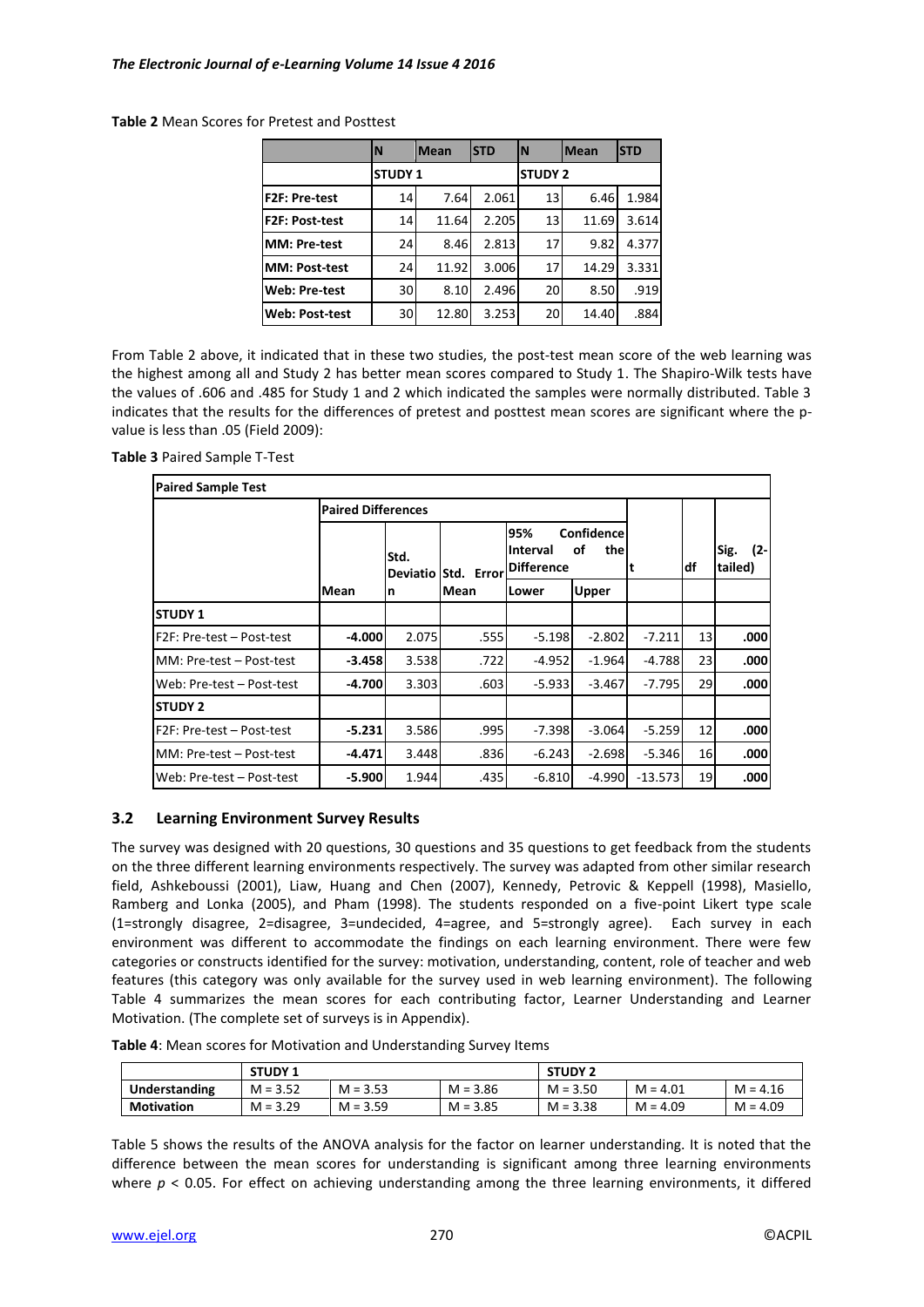significantly across all three, where Study 1 is  $F(2, 65) = 7.680$ ,  $p = .001$  and Study 2 is  $F(2, 47) = 3.661$ ,  $p =$ .033.

|                       | <b>Sum of Squares</b> | df | <b>Mean Square</b> |       | Sig. |
|-----------------------|-----------------------|----|--------------------|-------|------|
| <b>STUDY 1</b>        |                       |    |                    |       |      |
| <b>Between Groups</b> | 3.079                 |    | 1.539              | 7.680 | .001 |
| <b>Within Groups</b>  | 13.029                | 65 | .200               |       |      |
| <b>Total</b>          | 16.108                | 67 |                    |       |      |
| <b>STUDY 2</b>        |                       |    |                    |       |      |
| <b>Between Groups</b> | 3.303                 | 2  | 1.652              | 3.661 | .033 |
| <b>Within Groups</b>  | 21.202                | 47 | .451               |       |      |
| <b>Total</b>          | 24.505                | 49 |                    |       |      |

**Table 5** One-way ANOVA analysis on "Understanding"

In terms of the effect on understanding, web learning with multimedia module was significantly different from teaching with PowerPoint and teaching with multimedia module. Tukey post-hoc comparisons for effect on understanding of these three learning environments indicated that web learning with multimedia module (*M* = 3.87, 95% CI [3.71, 4.03]) again had higher ratings than teaching with PowerPoint (*M* = 3.52, 95% CI [3.24, 3.80]), *p* = .049, and also teaching with multimedia module (*M* = 3.41, 95% CI [3.22, 3.60]), *p* = .001 (see Table 6). Similarly, in Study 2, web learning with multimedia module (*M* = 4.12, 95% CI [3.80, 4.43]) also had higher ratings than teaching with PowerPoint ( $M = 3.50$ , 95% CI [3.02, 3.98]),  $p = .035$ . As for the comparisons between teaching with multimedia module (*M* = 4.04, 95% CI [3.75, 4.33]) and the other two learning environments were not statistically significant at *p* < .05.

| <b>Tukey HSD</b> |                  |                           |                   |      |                         |                    |
|------------------|------------------|---------------------------|-------------------|------|-------------------------|--------------------|
| (1)              | (I)              | <b>Difference</b><br>Mean | <b>Std. Error</b> | Sig. | 95% Confidence Interval |                    |
| <b>Method</b>    | <b>Method</b>    | (I-J)                     |                   |      | <b>Lower Bound</b>      | <b>Upper Bound</b> |
| <b>STUDY 1</b>   |                  |                           |                   |      |                         |                    |
| F <sub>2</sub> F | MМ               | .11409                    | .15056            | .730 | $-.2470$                | .4752              |
|                  | Web              | $-.34841$                 | .14491            | .049 | $-0.6960$               | $-.0008$           |
| MМ               | F <sub>2F</sub>  | $-.11409$                 | .15056            | .730 | $-.4752$                | .2470              |
|                  | Web              | $-46250$                  | .12261            | .001 | $-7566$                 | $-1684$            |
| Web              | F <sub>2</sub> F | .34841                    | .14491            | .049 | .0008                   | .6960              |
|                  | MМ               | .46250                    | .12261            | .001 | .1684                   | .7566              |
| <b>STUDY 2</b>   |                  |                           |                   |      |                         |                    |
| F <sub>2F</sub>  | MМ               | $-53922$                  | .24746            | .085 | $-1.1381$               | .0597              |
|                  | Web              | $-0.61667$                | .23928            | .035 | $-1.1958$               | $-0.0376$          |
| MМ               | F <sub>2F</sub>  | .53922                    | .24746            | .085 | $-0.597$                | 1.1381             |
|                  | Web              | $-07745$                  | .22156            | .935 | -.6137                  | .4588              |
| Web              | F <sub>2</sub> F | .61667                    | .23928            | .035 | .0376                   | 1.1958             |
|                  | MМ               | .07745                    | .22156            | .935 | $-.4588$                | .6137              |

**Table 6** Multiple comparison for "Understanding"

Table 7 above shows the results of the ANOVA analysis on learner motivation. It is noted that the difference between the mean scores for motivation is significant among three learning environments where *p* < 0.05. For effect on motivation among the three learning environments, it differed significantly across all three, where Study 1 is *F* (2, 65) = 5.079, *p* = .009 and Study 2 is *F* (2, 47) = 4.514, *p* = .016.

| Table 7 ANOVA analysis on "Motivation" |  |
|----------------------------------------|--|
|----------------------------------------|--|

|                       | <b>Sum of Squares</b> | df | <b>Mean Square</b> | F     | Sig. |
|-----------------------|-----------------------|----|--------------------|-------|------|
| <b>STUDY 1</b>        |                       |    |                    |       |      |
| <b>Between Groups</b> | 3.288                 |    | 1.644              | 5.079 | .009 |
| <b>Within Groups</b>  | 21.037                | 65 | .324               |       |      |
| <b>Total</b>          | 24.325                | 67 |                    |       |      |
| <b>STUDY 2</b>        |                       |    |                    |       |      |
| <b>Between Groups</b> | 4.605                 |    | 2.302              | 4.514 | .016 |
| <b>Within Groups</b>  | 23.974                | 47 | .510               |       |      |
| <b>Total</b>          | 28.579                | 49 |                    |       |      |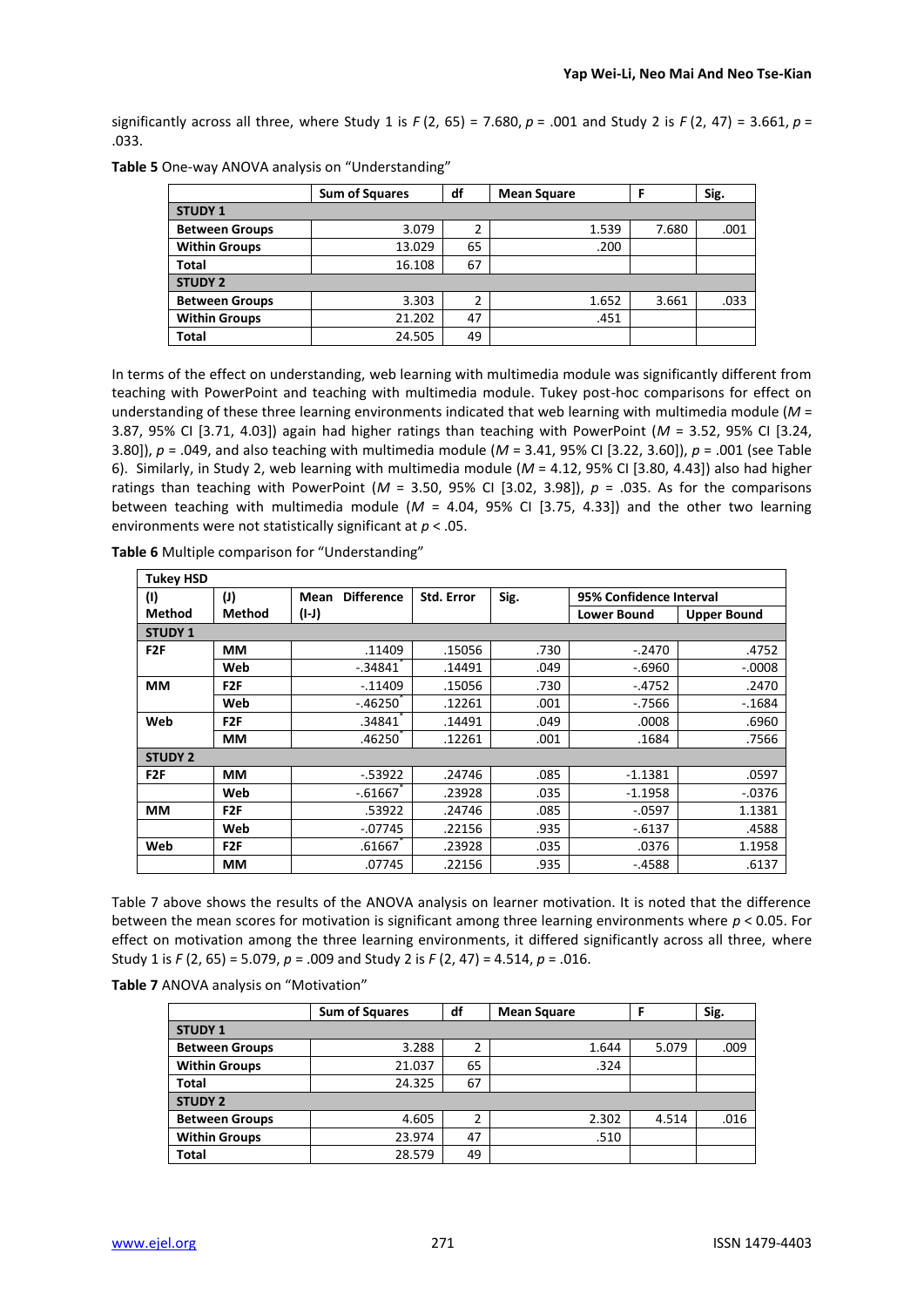For the effect of motivation, the difference between the mean scores of teaching with PowerPoint and web learning with multimedia module was .581 and this difference was statistically significant (*p* = .007) (see Table 8). From the earlier overall ANOVA analysis, the significance found was actually due to the difference of mean scores between only two groups: teaching with PowerPoint and web learning with multimedia module. In summary, Tukey post-hoc comparisons for effect on motivation of these three learning environments for Study 1 indicated that web learning with multimedia module (*M* = 3.87, 95% CI [3.65, 4.08]) had significantly higher ratings than teaching with PowerPoint ( $M = 3.29$ , 95% CI [2.95, 3.62]),  $p = .007$ . As for the comparisons between teaching with multimedia module (*M* = 3.62, 95% CI [3.38, 3.85]) and the other two learning environments were not statistically significant at  $p < .05$ . For Study 2, the results indicated that teaching with multimedia module (*M* = 4.09, 95% CI [3.75, 4.44]) had significantly higher ratings than web learning with multimedia module (*M* = 4.06, 95% CI [3.72, 4.40]), *p* = .029 and also teaching with PowerPoint (*M* = 3.38, 95% CI [2.93, 3.84]), *p* = .026.

| <b>Tukey HSD</b> |                  |                           |                   |      |                         |                    |
|------------------|------------------|---------------------------|-------------------|------|-------------------------|--------------------|
| (1)              | (I)              | <b>Difference</b><br>Mean | <b>Std. Error</b> | Sig. | 95% Confidence Interval |                    |
| <b>Method</b>    | <b>Method</b>    | $(I-J)$                   |                   |      | <b>Lower Bound</b>      | <b>Upper Bound</b> |
| <b>STUDY 1</b>   |                  |                           |                   |      |                         |                    |
| F <sub>2F</sub>  | MМ               | $-.33095$                 | .19132            | .202 | $-0.7898$               | .1279              |
|                  | Web              | $-0.58095$                | .18414            | .007 | $-1.0226$               | $-.1393$           |
| MМ               | F <sub>2</sub> F | .33095                    | .19132            | .202 | $-.1279$                | .7898              |
|                  | Web              | $-.25000$                 | .15580            | .251 | $-.6237$                | .1237              |
| Web              | F <sub>2F</sub>  | .58095                    | .18414            | .007 | .1393                   | 1.0226             |
|                  | MМ               | .25000                    | .15580            | .251 | $-.1237$                | .6237              |
| <b>STUDY 2</b>   |                  |                           |                   |      |                         |                    |
| F <sub>2F</sub>  | MМ               | $-0.70950$                | .26314            | .026 | $-1.3463$               | $-.0727$           |
|                  | Web              | $-0.67538$                | .25445            | .029 | $-1.2912$               | $-0.0596$          |
| MМ               | F <sub>2F</sub>  | .70950                    | .26314            | .026 | .0727                   | 1.3463             |
|                  | Web              | .03412                    | .23561            | .989 | -.5361                  | .6043              |
| Web              | F <sub>2F</sub>  | .67538                    | .25445            | .029 | .0596                   | 1.2912             |
|                  | MМ               | $-0.03412$                | .23561            | .989 | $-.6043$                | .5361              |

**Table 8** Multiple comparison for "Motivation"

## **3.3 Students' Comments**

After collecting surveys on learning environments, students' comments from Study 1 and Study 2 were also collected and analyzed to find out the triangulation among pre-test/ post-test, survey and comments (See Table 9, 10 and 11).

**Table 9** Students' Comments (F2F)

| No             | <b>Comments</b>                                                                                       |
|----------------|-------------------------------------------------------------------------------------------------------|
| <b>STUDY 1</b> |                                                                                                       |
| 1              | "Difficult to follow."                                                                                |
| 2              | "Sometimes will feel boring if lecturer present by a boring way."                                     |
| 3              | "Some lecturer might having less interaction with the students.                                       |
|                | Some lecturer might teaching too fast, the students might find hard to absord the knowledge. Students |
|                | might not concentrated during the class."                                                             |
| 4              | "Lecturer was teaching too fast and cauldn't catch up.                                                |
|                | Lecturer was not really clearly explain futher more explaination."                                    |
| 5.             | "Sometimes it make me bored and tired, besides this, it is actually no problem at all."               |
| <b>STUDY 2</b> |                                                                                                       |
| 1              | "I can't remember what lecturer teach sometimes."                                                     |
| $\overline{2}$ | "Sometimes I can't say some idea in class."                                                           |
| 3              | "Too boring, hard to memoried."                                                                       |
| 4              | "The complicated of the chapter and sometimes hard to understand."                                    |
| 5              | "I think sometimes the class so fast sometime I can't understand and some information me expain       |
|                | every learn."                                                                                         |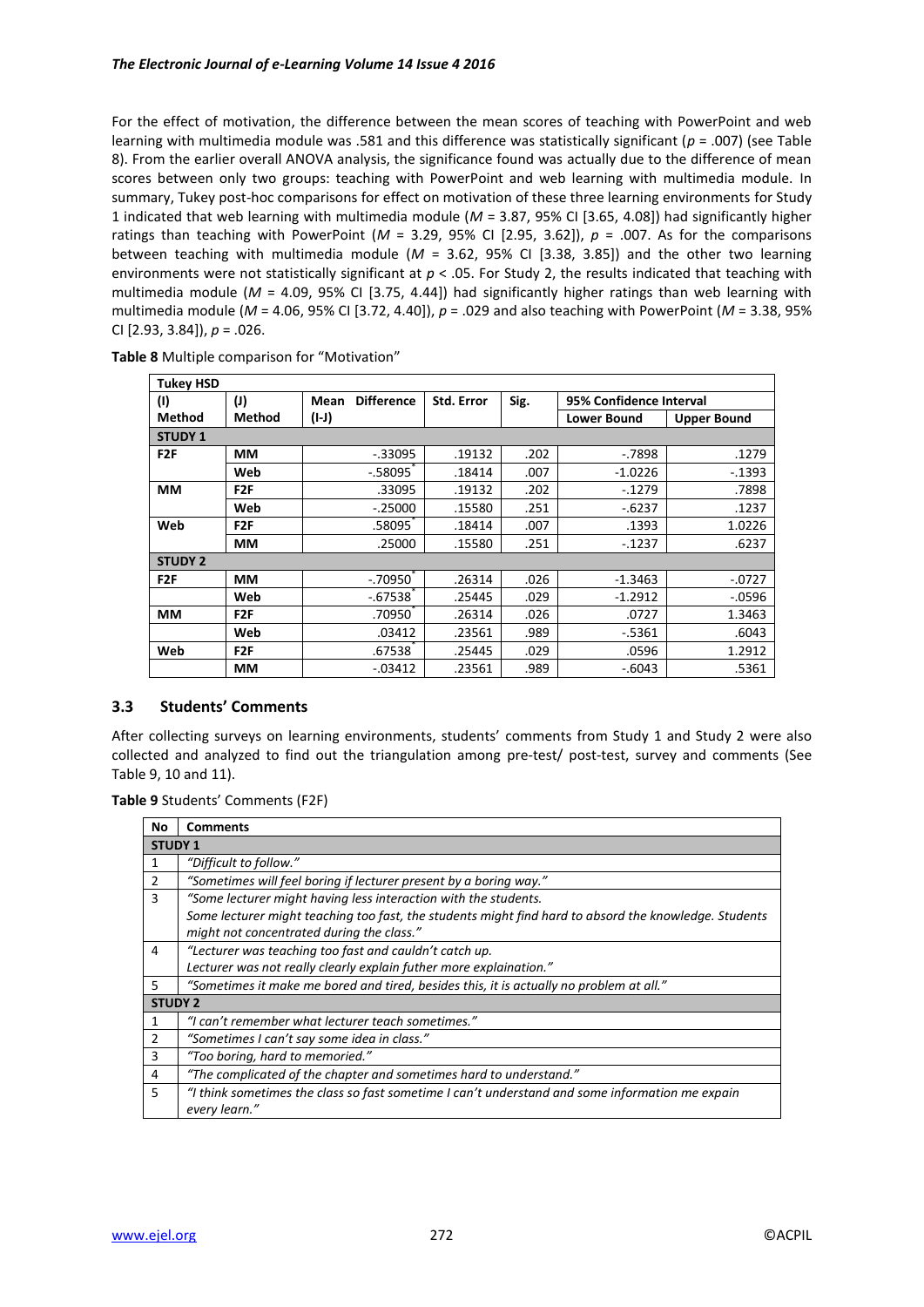## **Table 10** Students' Comments (MM)

| No             | <b>Comments</b>                                                                                |  |  |  |  |
|----------------|------------------------------------------------------------------------------------------------|--|--|--|--|
|                | <b>STUDY 1</b>                                                                                 |  |  |  |  |
| 1              | "What I like about the interactive multimedia learning module is, it is easy to understand."   |  |  |  |  |
| 2              | "I still can remember what I see in the module."                                               |  |  |  |  |
| 3              | "No problem for me, understanding the module easy bcos got pictures and animation."            |  |  |  |  |
| 4              | "The interactive multimedia learning module was helping me by showing the examples such as the |  |  |  |  |
|                | devices, video, and sound."                                                                    |  |  |  |  |
| 5              | "Make learning fun and motivating."                                                            |  |  |  |  |
| <b>STUDY 2</b> |                                                                                                |  |  |  |  |
| 1              | "It's interesting and can understand with easily."                                             |  |  |  |  |
| 2              | "It is very intresthing to learnig the multimedia module."                                     |  |  |  |  |
| 3              | "I enjoy using this multimedia module."                                                        |  |  |  |  |
| 4              | "It's fun to learn using the multimedia module than the powerpoint."                           |  |  |  |  |
| 5              | "I learning in this course with many graphic and, very attract me and easily to learn."        |  |  |  |  |

### **Table 11** Students' Comments (Web)

| No             | <b>Comments</b>                                                                                       |  |  |  |  |
|----------------|-------------------------------------------------------------------------------------------------------|--|--|--|--|
|                | <b>STUDY 1</b>                                                                                        |  |  |  |  |
|                | "It was visually and interesting when learning."                                                      |  |  |  |  |
| 2              | "The using of web module helped in the learning in this course is that it can easily be concentrate." |  |  |  |  |
| 3              | "I don't have to worry if I am slow in learning."                                                     |  |  |  |  |
| 4              | "Can learn in our own place at any time."                                                             |  |  |  |  |
| 5              | "Can learn with fun and peace mind. So, I can understand very well."                                  |  |  |  |  |
| <b>STUDY 2</b> |                                                                                                       |  |  |  |  |
|                | "Can learn by own pace."                                                                              |  |  |  |  |
| $\mathcal{P}$  | "Web module is very good everything is explainel accordingly."                                        |  |  |  |  |
| 3              | "Can find more information and gave some game to play."                                               |  |  |  |  |
| $\overline{4}$ | "It can be view many times at an hour."                                                               |  |  |  |  |
| 5              | "I have some preference in the topic so I can learn better because I search more information."        |  |  |  |  |

## **4 Conclusion**

In conclusion, Study 1 and 2 had obtained similar results from the pre-test/ post-test, survey and students' comments. These three instruments formed the triangulation method in explaining the constructs which were based upon Weimer's model of learner-centred teaching. The use of the multimedia learning module and web learning environment had received good feedback from the students which helped in improving their learning outcomes in terms of motivation, and understanding. This research results presented students could be more independent in their learning, students could train their thinking skills, and multimedia module would be effective in increasing retention rate. On top of all these good recommendations, lecturer's support is still essential throughout the learning process. Table 12 summarizes the findings from this research.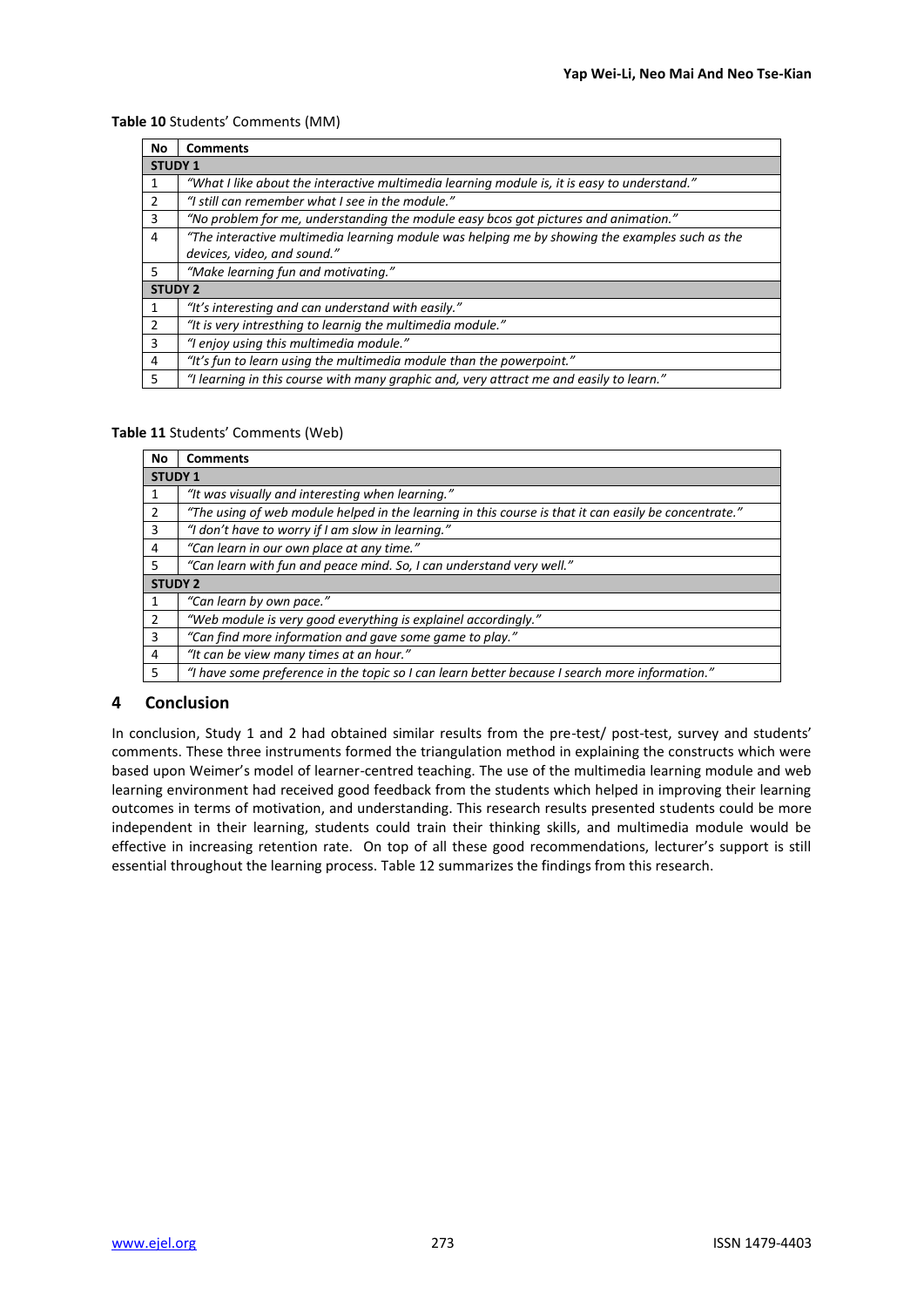#### **Table 12** Findings from research

|                                                                                           | <b>Teaching with PowerPoint</b>                                                                                                                                                                              | Learning with multimedia                                                                                                                                                                                                                                                           | Web learning with                                                                                                                                                                                                                                                                                                                                             |
|-------------------------------------------------------------------------------------------|--------------------------------------------------------------------------------------------------------------------------------------------------------------------------------------------------------------|------------------------------------------------------------------------------------------------------------------------------------------------------------------------------------------------------------------------------------------------------------------------------------|---------------------------------------------------------------------------------------------------------------------------------------------------------------------------------------------------------------------------------------------------------------------------------------------------------------------------------------------------------------|
|                                                                                           |                                                                                                                                                                                                              | module                                                                                                                                                                                                                                                                             | multimedia module                                                                                                                                                                                                                                                                                                                                             |
| <b>Characteristics</b>                                                                    | Face-to-face teaching<br><b>Uses PowerPoint</b><br>Limited interaction                                                                                                                                       | Face-to-face teaching (with<br>lesser instructions and teaching)<br>Uses interactive multimedia<br>module designed based on<br>Mayer's design principles<br>(students access it during<br>lecture)<br>Some level of students'<br>engagement in the learning<br>process             | Student-centred learning<br>Web learning (uses search<br>feature)<br>Uses web-based interactive<br>multimedia module<br>Students are highly engaged<br>in the learning process                                                                                                                                                                                |
| Impact of each<br>learning environment<br>on students'<br>understanding and<br>motivation | Student accepted<br>conventional teaching.<br>Learner understanding is<br>achieved but may not have<br>high retention rate<br>Learner motivation is low<br>because feeling boring and<br>sleepy in the class | Students liked seeing multimedia<br>module.<br>Students enjoyed having some<br>time to think or revisit the topic.<br>Learner understanding is<br>improved when they have some<br>level of engagement<br>Learner motivation is increased<br>due to the use of multimedia<br>module | Students enjoyed the web<br>learning.<br>Students appreciated to learn<br>at own pace.<br>Students enjoyed searching<br>for more information.<br>Learner understanding is the<br>highest because they are<br>highly engaged in the<br>independent learning<br>Learner motivation is the<br>highest due to the web<br>features and use of<br>multimedia module |

## **References**

Ashkeboussi, R., 2001. *A comparative analysis of learning experience in a traditional vs virtual classroom setting.* [online], Available at:

[<http://www.thefreelibrary.com/A+comparative+analysis+of+learning+experience+in+a+traditional+vs....](http://www.thefreelibrary.com/A+comparative+analysis+of+learning+experience+in+a+traditional+vs....-a083034564) [a083034564>](http://www.thefreelibrary.com/A+comparative+analysis+of+learning+experience+in+a+traditional+vs....-a083034564) [Accessed 28 August 2016].

- Bender, B., 2003. Student-Centered Learning: A Personal Journal, *EDUCAUSE Center for Applied Research, Research Bulletin.* [online], 2003, (11). Available at: [<http://net.educause.edu/ir/library/pdf/ERB0311.pdf>](http://net.educause.edu/ir/library/pdf/ERB0311.pdf) [Accessed 24 August 2016].
- Chiang, C.K., Chapman, H. and Elder, R., 2010. Changing to learner-centred education: Challenges experienced by nurse educators in Taiwan. Nurse Education Today, 30, pp.816-820.
- Chung, K.C., 2008. Antecedent of Brand Trust in Online Tertiary Education: A Malaysian and Singapore Perspective. International Journal of Business and Management, 3(4), pp.3-10.
- Clark, R.C. and Mayer, R. E., 2008. Learning by Viewing versus Learning by Doing: Evidence-Based Guidelines for Principled Learning Environments. *Performance Improvement.* [online], 47(9). Available at: [<http://www.interscience.wiley.com>](http://www.interscience.wiley.com/) [Accessed 15 September 2016].
- de la Harpe, B., Kulski, M. and Radloff, A., 1999. How best to document the quality of our teaching and our students' learning? In K. Martin, N. Stanley and N. Davison (Eds), Teaching in the Disciplines/ Learning in Context, pp.108-113. *Proceedings of the 8th Annual Teaching Learning Forum, The University of Western Australia, February 1999.* Perth: UWA. [online] Available at: [<http://lsn.curtin.edu.au/tlf/tlf1999/delaharpe.html>](http://lsn.curtin.edu.au/tlf/tlf1999/delaharpe.html) [Accessed 30 August 2016].
- Field, A., 2009. Discovering statistics using SPSS.  $3^{rd}$  ed. Sage Publications.
- Fraenkel, J., Wallen, N., and Hyun, H.H., 2012. *How to design and evaluate research in education*. 8th ed. Boston: McGraw Hill.
- Gibson, G. M., Herbert, M. A., Sebastian, J. P. and Mayhew, J. C., 1998. Designing a Collaborative Multimedia Course: Culture and School Success. *SITE 98: Society for Information Technology and Teacher Education International*  Conference [online] Available at: [<http://www.eric.ed.gov/PDFS/ED421145.pdf>](http://www.eric.ed.gov/PDFS/ED421145.pdf) [Accessed 9 September 2016].
- Gobbo, C. and Girardi, M., 2001. Teachers' beliefs and integration of information and communications technology in Italian schools. Technology, Pedagogy and Education, 10(1), pp.63-85.
- Herrington, J., and Kervin, L., 2007. Authentic learning supported by technology: Ten suggestions and cases of integration in classrooms. Educational Media International, 44(3), pp.219-236.
- Hong, K.S. and Songan, P., 2011. ICT in changing landscape of higher education in Southeast Asia. Australian Journal of Educational Technology, 27(8), pp.1276 -1290.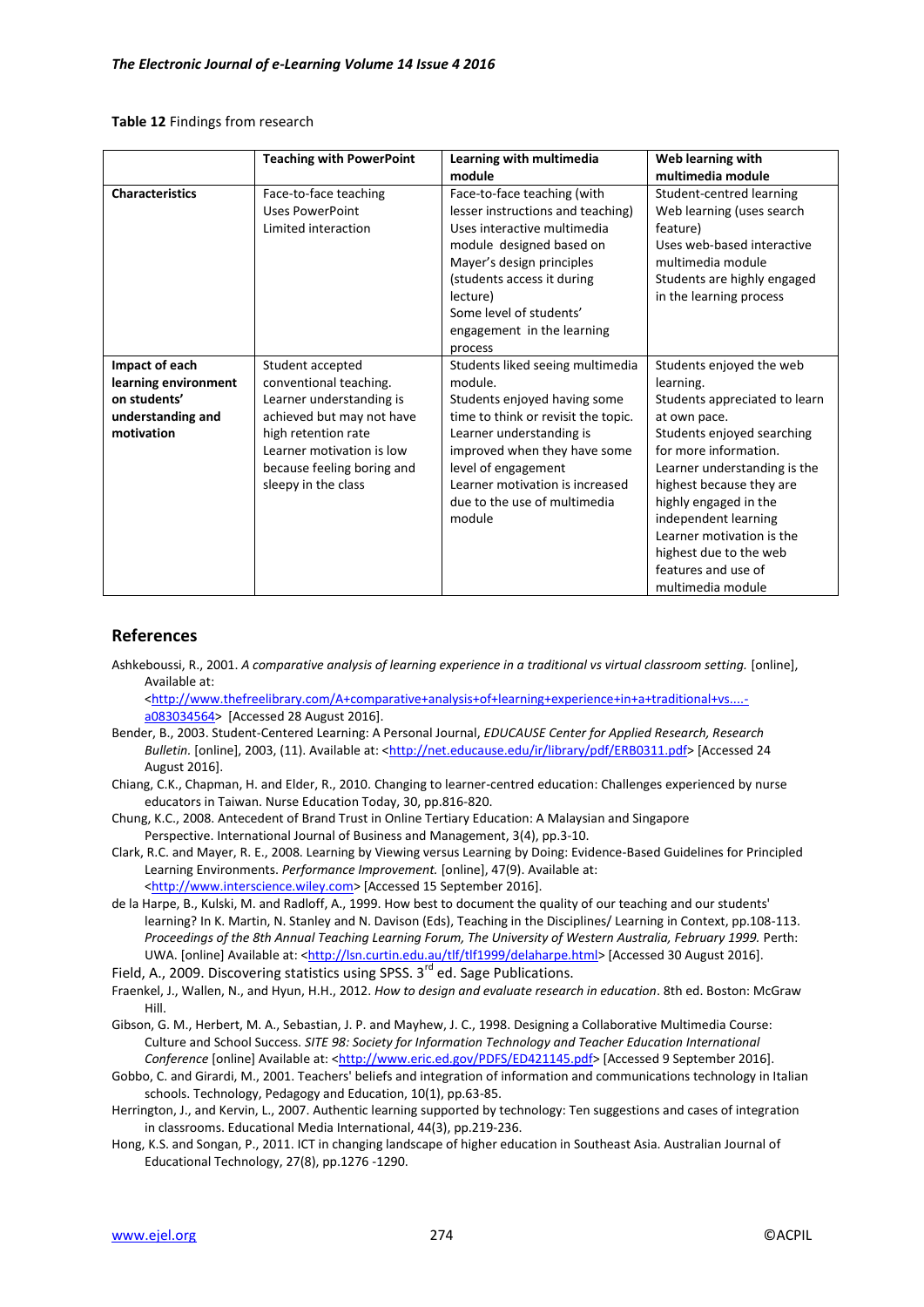- Hunter, M.S., 2012. Creating and Developing Learner-Centered Classrooms. *31st Annual National Conference on The First - Year Experience, National Resources Centre, San Antonio, Texas, USA*, pp.53-60.
- Kennedy, G., Petrovic, T. and Keppell, M., 1998. The Development of Multimedia Evaluation Criteria and a Program of Evaluation for Computer Aided Learning. *Proceedings of Ascilite Conference,* pp.407-415.
- Koehler, M.J., Mishra, P., Hershey, K. and Peruski, L., 2004. With a little help from your students: A new model for faculty development and online course design. Journal of Technology and Teacher Education, 12(1), pp.25-55.
- Liaw, S.S., Huang, H.M. and Chen, G.D., 2007. Surveying instructor and learner attitudes toward e-learning. *Computers and Education*, 49, pp.1066-1080.
- Low, L.Y., Low, L.T. and Koo V.C., 2003. Multimedia learning systems: a future interactive educational tool. *Internet and Higher Education,* 6, pp.25-40.
- Mahajan, G., 2012. Multimedia in Teacher Education: Perceptions and Uses. Journal of Education and Practice, 3(1), pp.5- 13.
- Masiello, I., Ramberg, R. and Lonka, K., 2005. Attitudes to the application of a Web-based learning system in a microbiology course. *Computers and Education,* 45, pp.171-185.
- Mayer, R.E. (2001). *Multimedia learning*. New York: Cambridge University Press.
- McCarthy, J. P. and Anderson, L. , 2000. Active Learning Techniques versus Traditional Teaching Styles: Two Experiments from History and Political Science. Innovative Higher Education, 24 (4), pp.279-294.
- McIntyre, D.R. and Wolff, F.G., 1998. An Experiment with WWW Interactive Learning in University Education. Computers and Education, 31, pp.255-264.
- McLaren B.M., Lim, S.J., Yaron, D., and Koedinger, K.R., 2007. Can a polite intelligent tutoring system lead to improved learning outside of the lab? *Proceedings of the 13th International Conference on Artificial Intelligence in Education (AIED 2007)*, pp.433-440.
- McLoughlin, C. and Lee, M. J. W., 2010. Australasian Journal of Educational Technology. *Personalised and self regulated*  learning in the Web 2.0 era: International exemplars of innovative pedagogy using social software, [online] Available at: [<http://www.ascilite.org.au/ajet/ajet26/mcloughlin.html>](http://www.ascilite.org.au/ajet/ajet26/mcloughlin.html) [Accessed 21 September 2016].
- Mtika, P. and Gates, P., 2010. Developing learner-centred education among secondary trainee teachers in Malawi: The dilemma of appropriation and application. International Journal of Educational Development, 30, pp.396 – 404.
- Nicholson, J. and Nicholson, D.B., 2010. A stream runs through IT: using streaming video to teach information technology. *Campus-Wide Information Systems*, 27(1), pp.17-24.
- Pham, B., 1998. Quality evaluation of educational multimedia systems. *Australian Journal of Educational Technology*  [online], 14(2), pp.107-121. Available at: [<http://www.ascilite.org.au/ajet/ajet14/pham.html>](http://www.ascilite.org.au/ajet/ajet14/pham.html) [Accessed 9 September 2016].
- Prensky, M., 2001. On The Horizon. *Digital natives, digital immigrants,* [e-journal] 9(5). Available through: Marc Prensky website [<http://www.marcprensky.com/writing/Prensky%20-%20Digital%20Natives,%20Digital%20Immigrants%20-](http://www.marcprensky.com/writing/Prensky%20-%20Digital%20Natives,%20Digital%20Immigrants%20-%20Part1.pdf) [%20Part1.pdf>](http://www.marcprensky.com/writing/Prensky%20-%20Digital%20Natives,%20Digital%20Immigrants%20-%20Part1.pdf) [Accessed 27 August 2016].
- Raja Maznah, H., 2004. E-learning in higher education institutions in Malaysia. E-mento, 5(7), pp.72-75.
- Shank, P. (2005). The Value of Multimedia in Learning, Adobe Systems Incorporated [online] Available at: [<http://www.adobe.com/designcenter/thinktank/valuemedia/The\\_Value\\_of\\_Multimedia.pdf>](http://www.adobe.com/designcenter/thinktank/valuemedia/The_Value_of_Multimedia.pdf) [Accessed 5 September 2016].
- Sivapalan, S. and Wan Fatimah, W.A., 2010. European Journal of Social Sciences. *A Web-Based Multimedia Approach to Literature in Malaysian Secondary Schools: Learners' Preferences,* [online] Available at: [<http://www.eurojournals.com/ejss\\_12\\_3\\_01.pdf>](http://www.eurojournals.com/ejss_12_3_01.pdf) [Accessed 15 September 2016].
- Tuparov, G., Dureva-Tuparova, D., and Peneva, J., (2004). Didactical and technological issues during the development process of e-learning courses. *Proceedings of the 5th international conference on Computer systems and technologies, Rousse, Bulgarien*, pp.17-18.
- Tutty, J., White B. and Pascoe R., 2005. Experiences from a wireless-enabled tablet classroom. *Proceedings Seventh Australasian Computing Education Conference (ACE2005),* p. 42.
- Vallance, M., 2008. Australasian Journal of Educational Technology. *Beyond policy: Strategic actions to support ICT*  integration in Japanese schools, [online] Available at: [<http://www.ascilite.org.au/ajet/ajet24/vallance.html>](http://www.ascilite.org.au/ajet/ajet24/vallance.html) [Accessed 30 August 2016].
- Wang, T. J., 2010. Educational Benefits of Multimedia Skills Training. *Tech Trends January/February 2010,* 54(1). [online] Available at: [<http://www.cc.ntut.edu.tw/~tjwang/tt-54-1.pdf>](http://www.cc.ntut.edu.tw/~tjwang/tt-54-1.pdf) [Accessed 28 August 2016].
- Weimer, M., 2002. Learner-centered teaching: Five key changes to practice. San Francisco, CA: Jossey-Bass.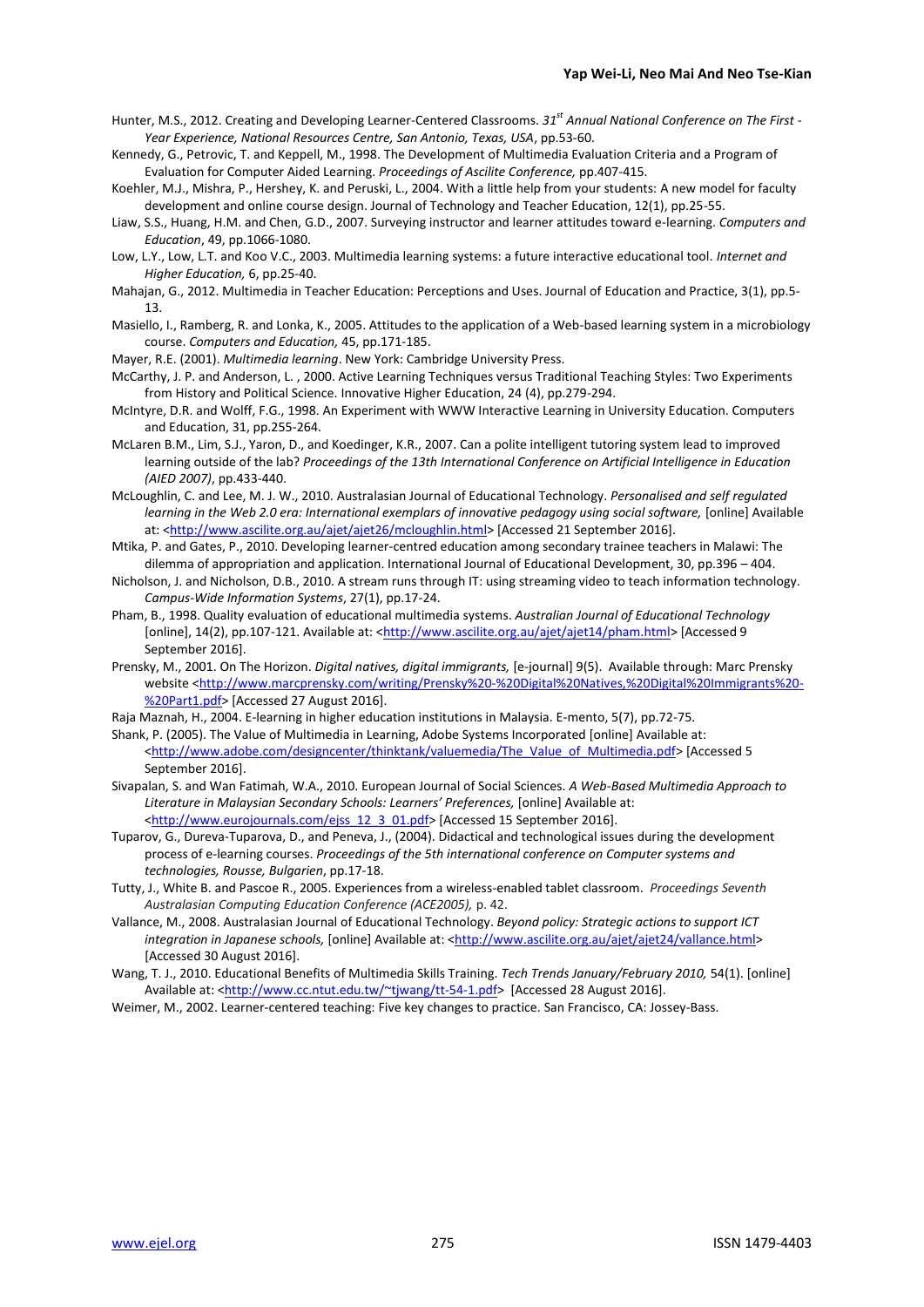# **Appendix**

Table 1 to Table 6 show the mean scores, standard deviation, percentages and Cronbach's Alpha for the perception on the three learning environments for Study 1 and 2:

| Table 1 Means and Percentages for the Perception on Face-to-face Teaching with PowerPoint (Study 1) |  |
|-----------------------------------------------------------------------------------------------------|--|
|-----------------------------------------------------------------------------------------------------|--|

| No             | <b>Survey Items</b>                                                 | Mean |            | %    |
|----------------|---------------------------------------------------------------------|------|------------|------|
|                |                                                                     | (M)  | <b>STD</b> |      |
| $\mathbf{1}$   | The presence of the lecturer during this lecture was helpful        | 4.21 | .802       | 78.6 |
| $\overline{2}$ | The design of the lecture was suitable for me to learn the content  | 4.00 | .555       | 85.7 |
| 3              | The lecturer helped me understand the concepts in the lecture       | 3.86 | .663       | 71.4 |
|                | better.                                                             |      |            |      |
| 4              | I enjoyed having the lecturer present to answer any of my questions | 3.86 | .663       | 71.4 |
| 5              | The content was clear and logically organized                       | 3.79 | .699       | 64.3 |
| 6              | Important information or key concepts were easy to identify         | 3.71 | .914       | 57.1 |
| $\overline{7}$ | The content presented in the lecture was relevant to my learning    | 3.64 | .497       | 64.3 |
| 8              | I was able to maintain contact with the lecturer at all times       | 3.57 | .852       | 50.0 |
| 9              | Text and graphics made understanding the content better             | 3.57 | .646       | 50.0 |
| 10             | I was clear about the objectives of the lecture                     | 3.57 | .646       | 64.3 |
| 11             | The content was easy to understand                                  | 3.50 | .760       | 50.0 |
| 12             | I found that there was just the right amount of information on each | 3.50 | .650       | 42.8 |
|                | screen                                                              |      |            |      |
| 13             | I was able to learn better with the conventional method of teaching | 3.50 | .760       | 35.7 |
| 14             | I know better about the subject after the lecture                   | 3.50 | .760       | 50.0 |
| 15             | I enjoyed learning with the conventional method of teaching         | 3.50 | .855       | 42.9 |
| 16             | I understood the course content after the lecture                   | 3.43 | .756       | 57.1 |
| 17             | I found the lecture interesting and engaging                        | 3.43 | .852       | 50.0 |
| 18             | I liked the conventional method of teaching.                        | 3.29 | .914       | 42.8 |
| 19             | I was interested to learn more about the topic after the lecture    | 3.14 | .663       | 28.6 |
| 20             | I was motivated learning with the conventional method of teaching   | 3.07 | 1.072      | 28.6 |
|                | <b>Cronbach's Alpha</b>                                             | .833 |            |      |

**Table 2** Means and Percentages for the Perception on Learning with Multimedia (Study 1)

| <b>No</b> | <b>Survey Items</b>                                                                                   | Mean (M) | <b>STD</b> | %    |
|-----------|-------------------------------------------------------------------------------------------------------|----------|------------|------|
| 1         | The presence of the lecturer during this module was helpful                                           | 3.96     | .624       | 79.2 |
| 2         | The lecturer helped me understand the concepts in the module better                                   | 3.83     | .702       | 66.7 |
| 3         | The content was clear and logically organized                                                         | 3.83     | .637       | 70.8 |
| 4         | The design of the multimedia learning module was suitable for me to learn the<br>content              | 3.83     | .637       | 70.8 |
| 5         | I liked the multimedia learning module                                                                | 3.79     | .779       | 66.7 |
| 6         | Multimedia made understanding the content better                                                      | 3.79     | .658       | 66.7 |
|           | I enjoyed learning with the multimedia learning module                                                | 3.79     | .833       | 70.9 |
| 8         | I liked learning with this method than in the traditional classroom                                   | 3.75     | .676       | 62.5 |
| 9         | I liked the use of multimedia to illustrate ideas and concepts                                        | 3.75     | .794       | 75.0 |
| 10        | The buttons and links were easy to understand                                                         | 3.75     | .794       | 62.5 |
| 11        | Multimedia made learning fun and motivating                                                           | 3.75     | .676       | 70.8 |
| 12        | I enjoyed having the lecturer present to answer any of my questions during<br>the module presentation | 3.71     | .690       | 66.6 |
| 13        | The content presented in the module was relevant to my learning                                       | 3.71     | .550       | 66.7 |
| 14        | Important information or key concepts were easy to identify                                           | 3.67     | .761       | 66.6 |
| 15        | I liked being able to learn with multimedia-oriented modules                                          | 3.54     | .588       | 58.3 |
| 16        | The content was easy to understand                                                                    | 3.50     | .834       | 58.4 |
| 17        | The interface of the multimedia learning module was clearly structured and<br>appealing               | 3.50     | .659       | 50.0 |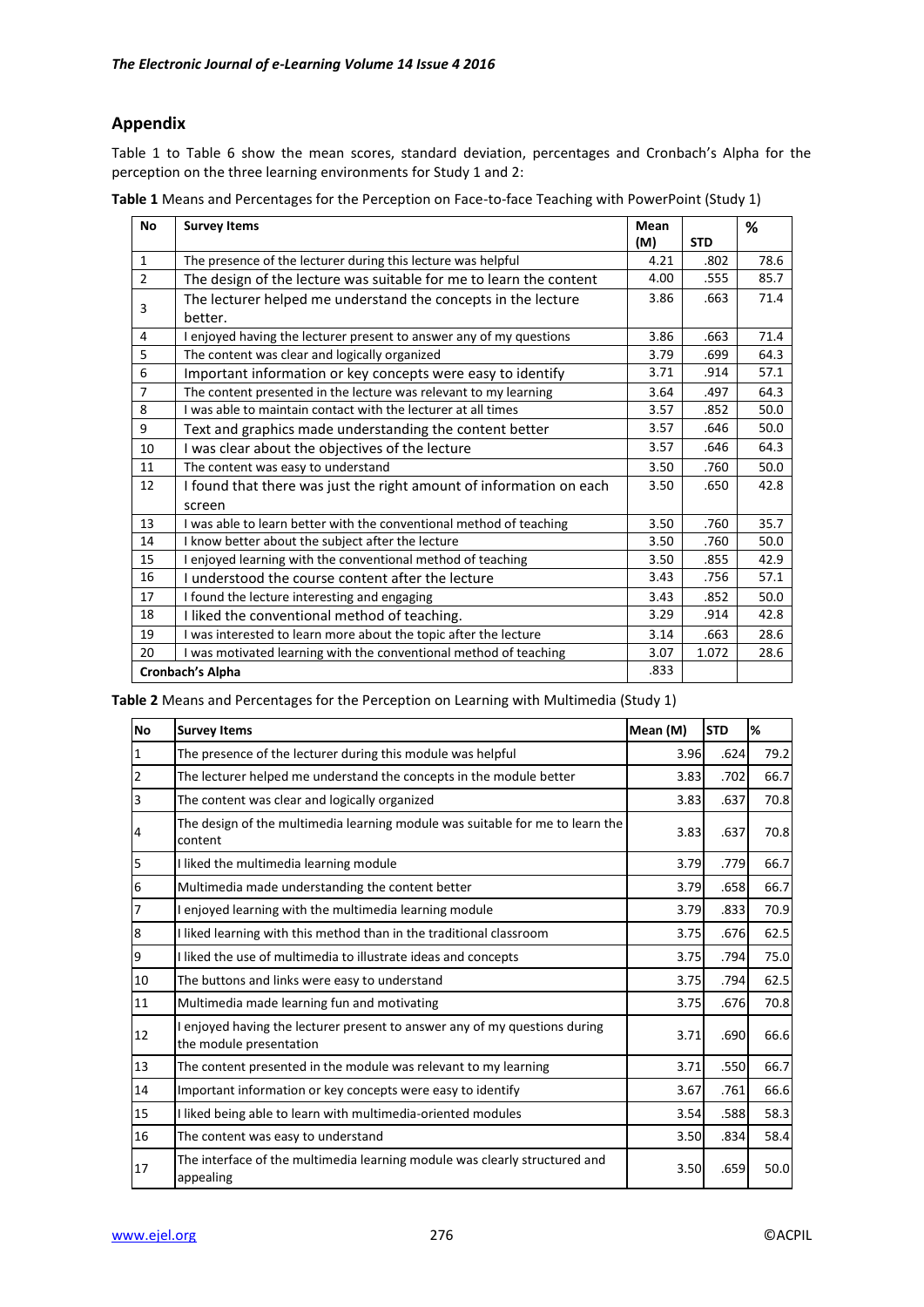| 18                      | I liked the multimedia content in the module                                                       | 3.50 | .659 | 50.0 |
|-------------------------|----------------------------------------------------------------------------------------------------|------|------|------|
| 19                      | was motivated learning with the module                                                             | 3.50 | .590 | 54.2 |
| 20                      | I found learning with the module interesting and engaging                                          | 3.50 | .834 | 54.1 |
| 21                      | was interested to learn more about the topic after going through the<br>multimedia learning module | 3.50 | .722 | 54.2 |
| 22                      | The interactive features in the module made learning fun and engaging                              | 3.46 | .721 | 50.0 |
| 23                      | The interactive features in the module motivated me to learn the content                           | 3.46 | .721 | 41.6 |
| 24                      | was able to follow the navigation easily in the module                                             | 3.46 | .658 | 45.9 |
| 25                      | I was able to maintain contact with the lecturer at all times                                      | 3.42 | .584 | 45.8 |
| 26                      | I found that there was just the right amount of information on each screen                         | 3.38 | .647 | 37.5 |
| 27                      | was able to learn better with multimedia content                                                   | 3.33 | .761 | 41.7 |
| 28                      | knew better about the subject with the multimedia learning module                                  | 3.33 | .761 | 41.7 |
| 29                      | was clear about the objectives of the multimedia learning module                                   | 3.33 | .761 | 41.7 |
| 30                      | I understood the course content in the multimedia learning module                                  | 3.25 | .737 | 41.7 |
| <b>Cronbach's Alpha</b> |                                                                                                    | .878 |      |      |

**Table 3** Means and Percentages for the Perception on Web Learning with Multimedia (Study 1)

| <b>No</b> | <b>Survey Items</b>                                                                            | Mean (M) | <b>STD</b> | %    |
|-----------|------------------------------------------------------------------------------------------------|----------|------------|------|
| 1         | My learning process was better with lecturer's presence in the class.                          | 4.33     | .653       | 90.0 |
| 2         | I understood the content easily.                                                               | 4.07     | .767       | 82.9 |
| 3         | I could easily find out which points were important.                                           | 4.06     | .832       | 77.1 |
| 4         | I could understand the graphics in the web-based multimedia learning module.                   | 4.06     | .814       | 75.7 |
| 5         | I could understand the instructions in the web-based multimedia learning<br>module.            | 4.03     | .589       | 87.1 |
| 6         | I found the content was well organized.                                                        | 4.01     | .771       | 77.1 |
| 7         | I enjoyed being able to control the time spent and speed in learning.                          | 4.01     | .893       | 75.7 |
| 8         | The navigation links and buttons were all correct.                                             | 4.00     | .851       | 78.6 |
| 9         | I liked being able to search information on the web.                                           | 4.00     | .816       | 80.0 |
| 10        | I found this learning environment motivating.                                                  | 4.00     | .868       | 78.6 |
| 11        | I liked to learn in this learning environment.                                                 | 3.99     | .732       | 78.6 |
| 12        | I liked being able to communicate with my lecturer and classmates via email or<br>other tools. | 3.97     | .798       | 75.7 |
| 13        | I was engaged in this learning environment.                                                    | 3.96     | .770       | 78.6 |
| 14        | The information in the module was based on the syllabus.                                       | 3.96     | .711       | 78.6 |
| 15        | I could find answers in the learning module.                                                   | 3.96     | .711       | 75.7 |
| 16        | I enjoyed learning through the multimedia contents.                                            | 3.96     | .924       | 77.1 |
| 17        | I could achieve all the objectives for this chapter.                                           | 3.96     | .788       | 77.1 |
| 18        | I understood better through the use of multimedia.                                             | 3.94     | .866       | 72.9 |
| 19        | I was engaged with the help of interactivity in the module.                                    | 3.93     | .822       | 71.4 |
| 20        | I agreed that multimedia could explain the concept easily.                                     | 3.93     | .840       | 75.7 |
| 21        | Multimedia content helped me to learn better.                                                  | 3.91     | .913       | 67.1 |
| 22        | I found the overall design of the web-based module to be attractive.                           | 3.91     | .697       | 74.3 |
| 23        | Web-based module helped me understood the chapter.                                             | 3.89     | .733       | 72.9 |
| 24        | I found the overall design being suitable for learning.                                        | 3.89     | .772       | 72.9 |
| 25        | I had no problem in navigating the web-based module.                                           | 3.87     | .741       | 78.6 |
| 26        | The amount of information on the screen was just right.                                        | 3.83     | .816       | 65.7 |
| 27        | I would want to find out more information about the contents after the lesson.                 | 3.80     | .878       | 68.6 |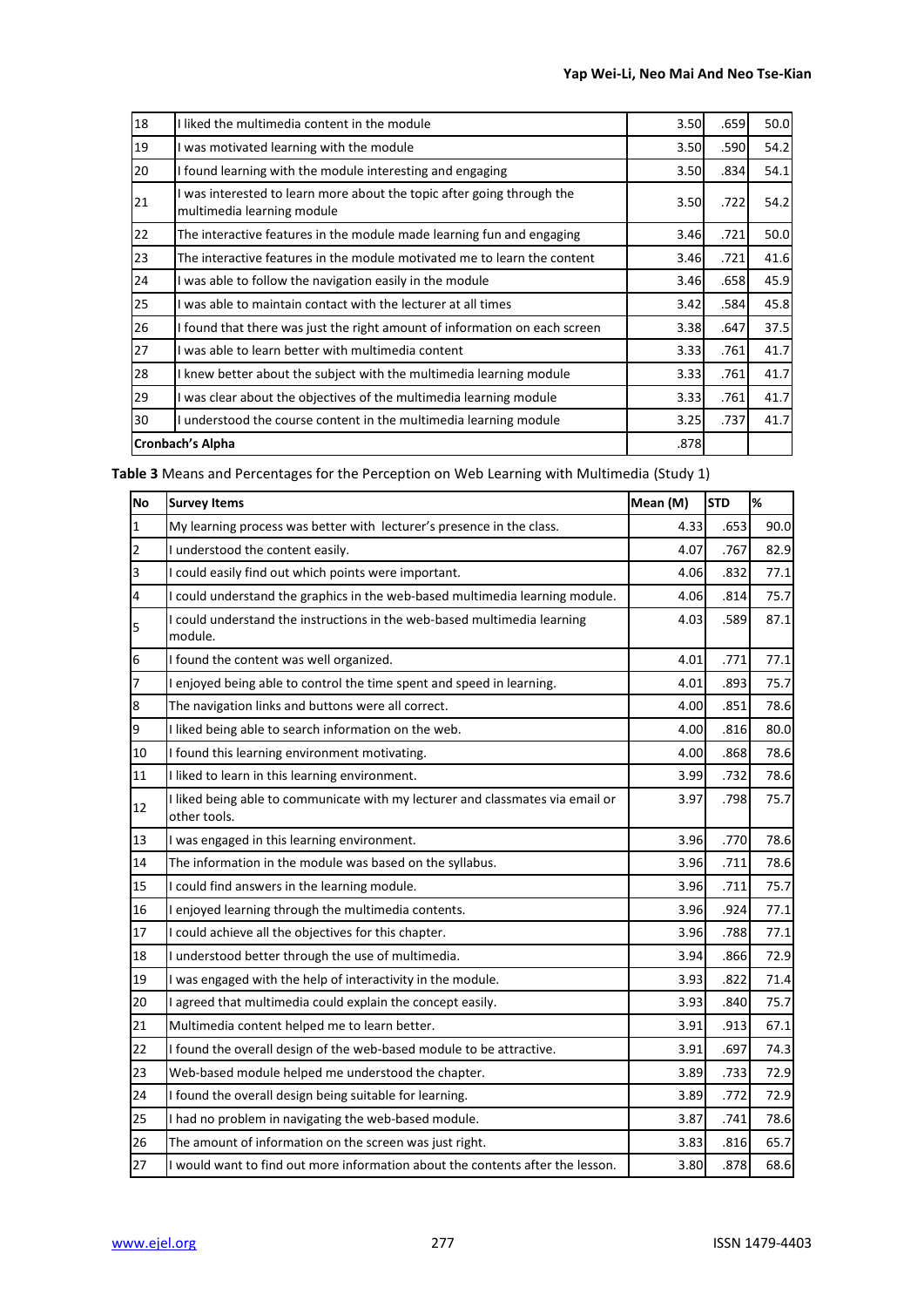| 28 | The interactivity level was enough.                         | 3.80 | .827  | 64.3 |
|----|-------------------------------------------------------------|------|-------|------|
| 29 | This learning environment motivated me.                     | 3.79 | .866  | 72.9 |
| 30 | was motivated through the interactivity provided.           | 3.77 | .802  | 64.3 |
| 31 | After this web-based learning, I gained much knowledge.     | 3.77 | .820  | 67.1 |
| 32 | The objectives were made clearly to me.                     | 3.77 | .820  | 67.1 |
| 33 | The loading speed was satisfactorily.                       | 3.76 | .908  | 58.6 |
| 34 | would want this learning method in future.                  | 3.70 | .906  | 62.9 |
| 35 | prefer this learning method than the conventional approach. | 3.67 | 1.003 | 58.6 |
|    | <b>Cronbach's Alpha</b>                                     | .945 |       |      |

**Table 4** Means and Percentages for the Perception on Face-to-face Teaching with PowerPoint (Study 2)

| No.            | <b>Survey Items</b>                                                        | Mean (M) | <b>STD</b> | %    |
|----------------|----------------------------------------------------------------------------|----------|------------|------|
| $\mathbf{1}$   | Important information or key concepts were easy to identify                | 3.85     | 1.144      | 84.6 |
| $\overline{2}$ | I was interested to learn more about the topic after the lecture           | 3.77     | .832       | 69.2 |
| $\overline{3}$ | I understood the course content after the lecture                          | 3.69     | .947       | 76.9 |
| $\overline{4}$ | The presence of the lecturer during this lecture was helpful               | 3.69     | 1.377      | 69.2 |
| 5              | The lecturer helped me understand the concepts in the lecture better.      | 3.62     | 1.261      | 76.9 |
| 6              | I was clear about the objectives of the lecture                            | 3.62     | .961       | 69.2 |
| $\overline{7}$ | I was able to learn better with the conventional method of teaching        | 3.54     | .967       | 61.5 |
| 8              | I know better about the subject after the lecture                          | 3.54     | 1.127      | 61.5 |
| 9              | I enjoyed learning with the conventional method of teaching                | 3.54     | .877       | 69.2 |
| 10             | Text and graphics made understanding the content better                    | 3.54     | 1.050      | 69.2 |
| 11             | I found that there was just the right amount of information on each screen | 3.46     | .776       | 46.2 |
| 12             | The content presented in the lecture was relevant to my learning           | 3.38     | 1.044      | 46.2 |
| 13             | I was able to maintain contact with the lecturer at all times              | 3.31     | 1.182      | 53.8 |
| 14             | The design of the lecture was suitable for me to learn the content         | 3.31     | 1.032      | 46.2 |
| 15             | The content was easy to understand                                         | 3.23     | 1.092      | 46.2 |
| 16             | I liked the conventional method of teaching                                | 3.23     | 1.301      | 61.5 |
| 17             | I was motivated learning with the conventional method of teaching          | 3.23     | .832       | 38.5 |
| 18             | The content was clear and logically organized                              | 3.23     | 1.363      | 61.5 |
| 19             | I found the lecture interesting and engaging                               | 3.15     | 1.068      | 38.5 |
| 20             | I enjoyed having the lecturer present to answer any of my questions        | 3.00     | 1.291      | 30.8 |
|                | Cronbach's Alpha                                                           | .956     |            |      |

**Table 5** Means and Percentages for the Perception on Learning with Multimedia (Study 2)

| INo. | <b>Survey Items</b>                                                                                  | Mean (M) | <b>STD</b> | %    |
|------|------------------------------------------------------------------------------------------------------|----------|------------|------|
|      | I was able to maintain contact with the lecturer at all times                                        | 4.24     | .831       | 88.2 |
|      | The content was easy to understand                                                                   | 4.24     | .831       | 76.5 |
|      | The interactive features in the module made learning fun and engaging                                | 4.24     | .664       | 88.2 |
| 14   | I was interested to learn more about the topic after going through the<br>multimedia learning module | 4.24     | .752       | 82.4 |
| 5    | I liked being able to learn with multimedia-oriented modules                                         | 4.18     | .809       | 76.5 |
| I6   | I was able to learn better with multimedia content                                                   | 4.18     | .636       | 88.2 |
|      | I enjoyed learning with the multimedia learning module                                               | 4.18     | .728       | 82.4 |
| l8   | I liked the multimedia learning module                                                               | 4.18     | .809       | 88.2 |
| 19   | The presence of the lecturer during this module was helpful                                          | 4.12     | .697       | 82.4 |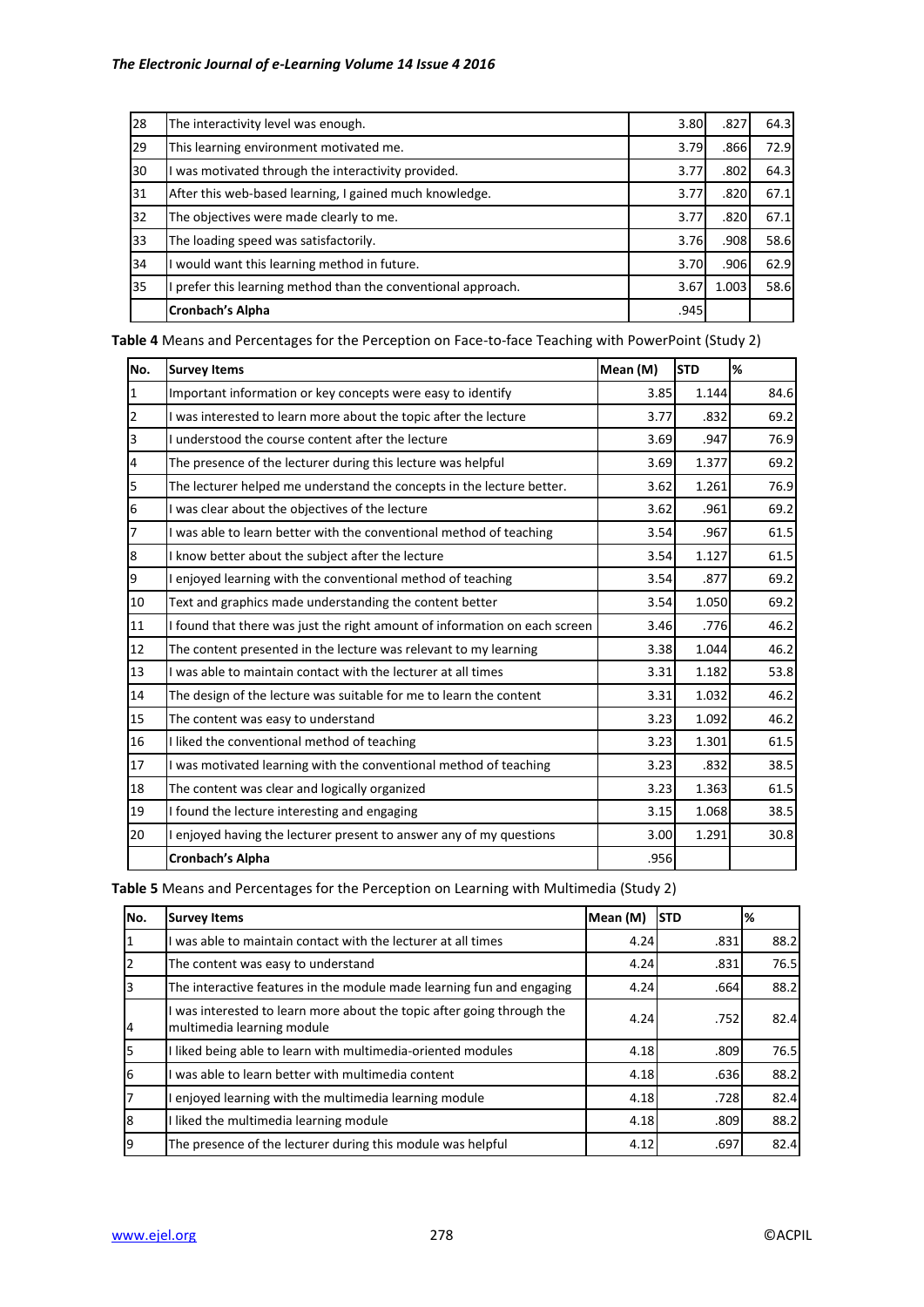| 10 | The design of the multimedia learning module was suitable for me to<br>learn the content              | 4.12 | .600  | 88.2 |
|----|-------------------------------------------------------------------------------------------------------|------|-------|------|
| 11 | The buttons and links were easy to understand                                                         | 4.12 | .781  | 88.2 |
| 12 | The interface of the multimedia learning module was clearly structured<br>and appealing               | 4.12 | .857  | 82.4 |
| 13 | Multimedia made learning fun and motivating                                                           | 4.12 | .697  | 82.4 |
| 14 | I liked the multimedia content in the module                                                          | 4.12 | .697  | 82.4 |
| 15 | I enjoyed having the lecturer present to answer any of my questions<br>during the module presentation | 4.06 | .659  | 82.4 |
| 16 | I found that there was just the right amount of information on each<br>screen                         | 4.06 | .827  | 70.6 |
| 17 | I understood the course content in the multimedia learning module                                     | 4.06 | .827  | 70.6 |
| 18 | The lecturer helped me understand the concepts in the module better                                   | 4.06 | .899  | 76.5 |
| 19 | I was clear about the objectives of the multimedia learning module                                    | 4.00 | .707  | 76.5 |
| 20 | I was motivated learning with the module                                                              | 4.00 | .707  | 76.5 |
| 21 | Important information or key concepts were easy to identify                                           | 3.94 | .827  | 64.7 |
| 22 | The content presented in the module was relevant to my learning                                       | 3.94 | .899  | 70.6 |
| 23 | The content was clear and logically organized                                                         | 3.94 | .748  | 70.6 |
| 24 | I liked learning with this method than in the traditional classroom                                   | 3.94 | .966  | 64.7 |
| 25 | The interactive features in the module motivated me to learn the<br>content                           | 3.94 | .748  | 70.6 |
| 26 | I liked the use of multimedia to illustrate ideas and concepts                                        | 3.94 | .659  | 76.5 |
| 27 | I found learning with the module interesting and engaging                                             | 3.88 | 1.054 | 64.7 |
| 28 | I was able to follow the navigation easily in the module                                              | 3.82 | .883  | 64.7 |
| 29 | Multimedia made understanding the content better                                                      | 3.82 | .883  | 64.7 |
| 30 | I knew better about the subject with the multimedia learning module                                   | 3.82 | .809  | 70.6 |
|    | Cronbach's Alpha                                                                                      | .957 |       |      |
|    |                                                                                                       |      |       |      |

**Table 6** Means and Percentages for the Perception on Web Learning with Multimedia (Study 2)

| No. | <b>Survey Items</b>                                                                  | Mean (M) | <b>STD</b> | %     |
|-----|--------------------------------------------------------------------------------------|----------|------------|-------|
| 1   | Multimedia made learning fun and motivating                                          | 4.40     | .598       | 95.0  |
| 2   | The presence of the lecturer helped me in the learning process                       | 4.35     | .671       | 90.0  |
| 3   | I was able to search for more information on the topics from the web                 | 4.35     | .587       | 95.0  |
| 4   | The instructions in the application was easy to understand                           | 4.35     | .489       | 100.0 |
| 5   | I liked being able to learn at my own pace and time                                  | 4.35     | .587       | 95.0  |
| 6   | The content in the application relevant to the chapter objectives                    | 4.30     | .657       | 90.0  |
| 7   | Important information or key concepts were easy to identify                          | 4.30     | .733       | 85.0  |
| 8   | I was able to use chat, email and other web features to help support my<br>learning  | 4.30     | .571       | 95.0  |
| 9   | The content was clear and logically organized                                        | 4.20     | .768       | 80.0  |
| 10  | The content presented in the module was relevant to my learning                      | 4.20     | .696       | 85.0  |
| 11  | I was able to learn better with multimedia content                                   | 4.20     | .894       | 70.0  |
| 12  | I liked the multimedia content in the web module                                     | 4.20     | .834       | 85.0  |
| 13  | The graphics in the multimedia application were clear enough for me to<br>understand | 4.20     | .768       | 80.0  |
| 14  | I find learning with the web interesting and engaging                                | 4.15     | .813       | 75.0  |
| 15  | know better about the subject after using the web module                             | 4.15     | .875       | 80.0  |
| 16  | I was interested to learn more about the topics in the web module                    | 4.15     | .745       | 80.0  |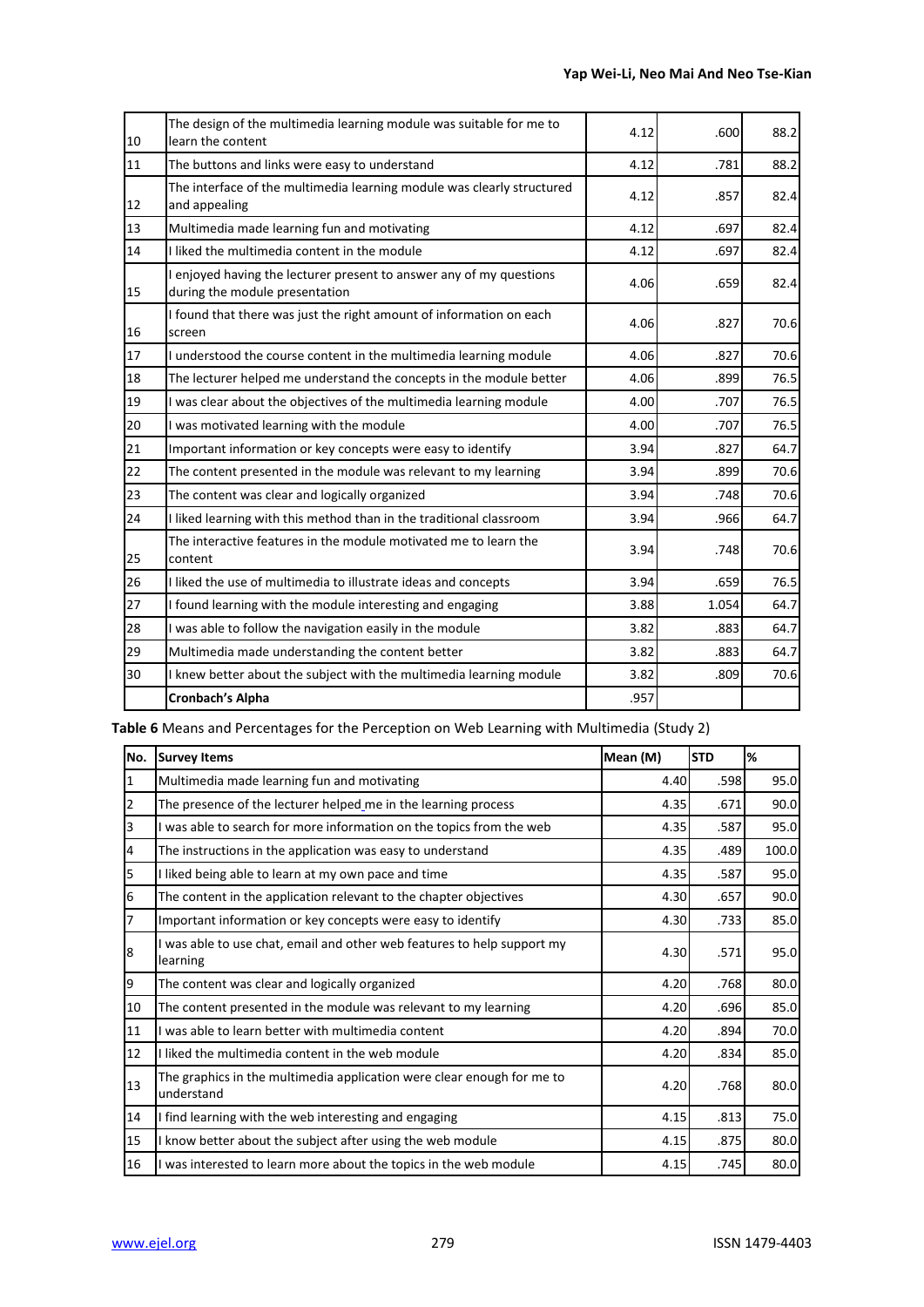| 17 | The content was easy to understand                                                    | 4.15 | .875  | 80.0 |
|----|---------------------------------------------------------------------------------------|------|-------|------|
| 18 | I found that there was just the right amount of information on each screen            | 4.15 | .875  | 80.0 |
| 19 | I liked the use of multimedia to illustrate ideas and concepts                        | 4.15 | .745  | 80.0 |
| 20 | I enjoyed learning in the web environment                                             | 4.15 | .745  | 80.0 |
| 21 | The interactive features in the module made learning was fun and engaging             | 4.15 | .933  | 75.0 |
| 22 | The buttons and links were easy to understand and brought me to the<br>correct pages  | 4.10 | .788  | 85.0 |
| 23 | Multimedia made understanding the content better                                      | 4.10 | .912  | 75.0 |
| 24 | The multimedia application provided sufficient interactivity for me                   | 4.05 | .759  | 75.0 |
| 25 | The application loads the page in a satisfactory speed                                | 4.05 | .945  | 70.0 |
| 26 | Interacting with the module motivated me to learn the content                         | 4.05 | .759  | 75.0 |
| 27 | I was clear about the objectives of the multimedia learning module                    | 4.05 | .826  | 80.0 |
| 28 | The interface of the web module was clearly structured and appealing                  | 3.95 | .826  | 65.0 |
| 29 | I was able to search for the answers on the web to questions I have on the<br>content | 3.95 | .605  | 80.0 |
| 30 | I understood the course content in the web-based module                               | 3.95 | .826  | 65.0 |
| 31 | I was motivated learning on the web                                                   | 3.95 | .887  | 70.0 |
| 32 | The design of the web module was suitable for me to learn the content                 | 3.90 | .788  | 75.0 |
| 33 | prefer this teaching / learning method in my learning process                         | 3.90 | 1.119 | 70.0 |
| 34 | I was able to navigate easily in the web module                                       | 3.90 | .852  | 85.0 |
| 35 | I liked learning on with this application rather than the traditional classroom       | 3.80 | 1.105 | 65.0 |
|    | Cronbach's Alpha                                                                      | .968 |       |      |

Table 7 presents survey items for measuring learner understanding and learner motivation for each learning environment:

**Table 7** Survey items for learner understanding

| F <sub>2F</sub>                     | ΜМ                                      | Web                                 |
|-------------------------------------|-----------------------------------------|-------------------------------------|
| The content presented in the        | Multimedia made understanding the       | The content was easy to             |
| lecture was relevant to my learning | content better                          | understand                          |
| I was clear about the objectives of | The content presented in the module     | I understood the course content     |
| the lecture                         | was relevant to my learning             | in the web-based module             |
| The content was easy to             | understood the course content in the    | I was able to learn better with     |
| understand                          | multimedia learning module              | multimedia content                  |
| I know better about the subject     | The content was easy to understand      | The content presented in the        |
| after the lecture                   |                                         | module was relevant to my           |
|                                     |                                         | learning                            |
| I was able to learn better with the | I was able to learn better with         | The content in the application      |
| conventional method of teaching     | multimedia content                      | relevant to the chapter objectives  |
| I understood the course content     | I was clear about the objectives of the | Multimedia made understanding       |
| after the lecture                   | multimedia learning module              | the content better                  |
|                                     | I knew better about the subject with    | The instructions in the application |
|                                     | the multimedia learning module          | was easy to understand              |
|                                     |                                         | I was clear about the objectives of |
|                                     |                                         | the multimedia learning module      |
|                                     |                                         | I know better about the subject     |
|                                     |                                         | after using the web module          |